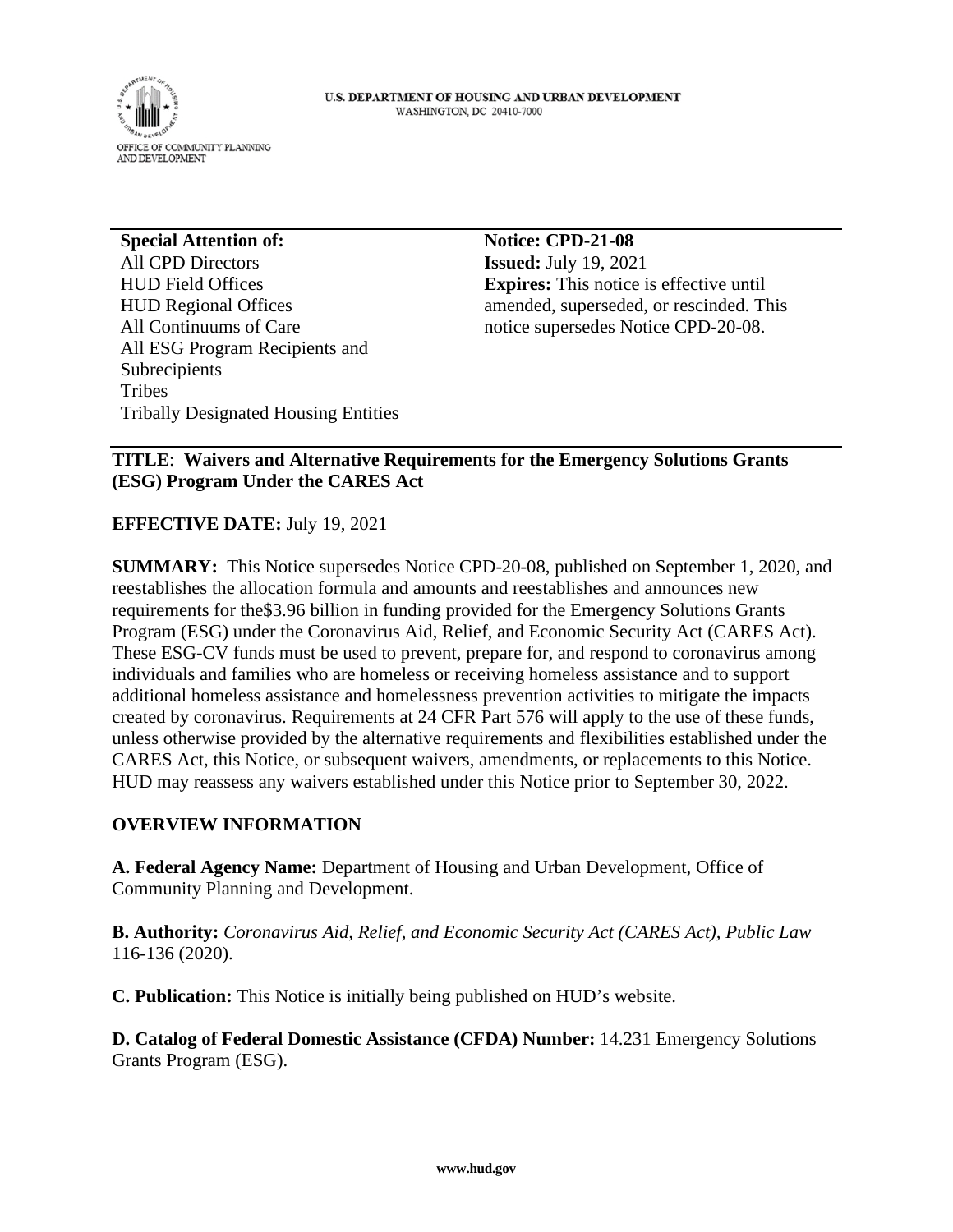**E. Obligations:** HUD executed initial grant agreements for the first allocation of \$1,000,000,000 of the available CARES Act ESG-CV funding. HUD amended these grant agreements for all recipients to add further amounts based on the formula described in Section F.1 of this Notice to distribute up to \$2,960,000,000 of the remaining funds. Recipients must follow the obligation deadlines established in Section III.B of this Notice.

### **F. Additional Overview Content Information:**

1. Funding Allocations. HUD allocated \$1,000,000,000 of the funds to recipients of FY 2020 ESG funds based on the same formula HUD used under 24 CFR 576.3 to allocate the FY 2020 funds. The remaining \$2,960,000,000 in funds were allocated directly to states and units of general local government according to a formula developed by the Secretary, as required by the CARES Act:

[https://www.hud.gov/sites/dfiles/CPD/documents/ESG\\_CARES\\_Act\\_Round\\_2\\_Allocation\\_Met](https://www.hud.gov/sites/dfiles/CPD/documents/ESG_CARES_Act_Round_2_Allocation_Methodology_rev.pdf) hodology rev.pdf. The list of recipients is provided at: [https://www.hud.gov/program\\_offices/comm\\_planning/budget/fy20/.](https://www.hud.gov/program_offices/comm_planning/budget/fy20/)

2. Modified Requirements for the Consolidated Plan (Con Plan). The requirements at 24 CFR 576.200, as modified by this Notice, shall apply to the application and review process for ESG-CV funds.

a. In order to receive the ESG-CV funds described in this Notice, each eligible recipient was previously instructed to prepare and submit a Substantial Amendment to its Action Plan that was most recently approved as provided under 24 CFR part 91 to include ESG-CV amounts or include the ESG-CV amounts in their FY 2020 Annual Action Plan submission. The deadline for these submissions (whether made in the jurisdiction's FY 2020 action plan or an amendment to the jurisdiction's most recently approved plan) is August 16, 2021, consistent with the deadline the CARES Act established to supersede the deadline that would apply under 24 CFR 91.15 for the consolidated planning submissions for FY2019 and FY2020 funding for CPD formula programs.

b. The ESG-CV funds described in this Notice are not subject to the consultation and citizen participation requirements that otherwise apply to the Emergency Solutions Grants program, including the requirements under 24 CFR 91.100, 91.105, 91.110, and 91.115. However, as required by the CARES Act, each recipient must publish how it has used and will use its allocation, at a minimum, on the Internet at the appropriate government website or through other electronic media. With respect to ESG-CV funds to be awarded, each recipient must describe the activities they will fund with those ESG-CV funds and indicate whether, as of the date the notice is published, the activity has already occurred, and the recipient is reimbursing itself or the activity has yet to occur. In its notification and communication methods, recipients and subrecipients must also ensure effective communication with individuals with disabilities and take reasonable steps to ensure meaningful access to persons with limited English proficiency (LEP). See also 24 CFR 576.407(a) and (b).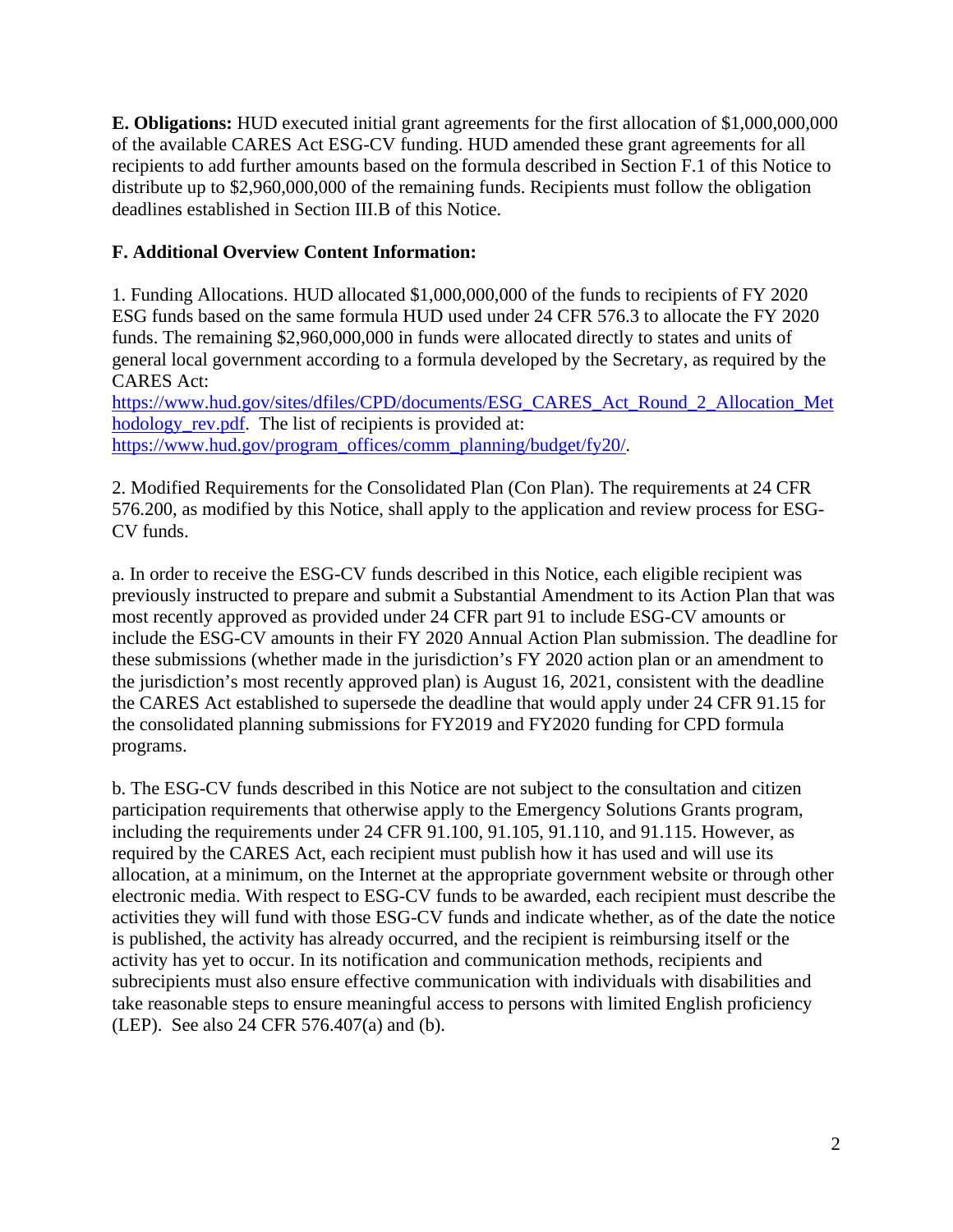c. Each Substantial Amendment submitted to HUD to receive the ESG-CV funds described in this Notice will be subject to the review process set forth in 24 CFR 91.500, except that HUD will expedite its review with respect to CARES Act funding.

d. With respect to ESG-CV funds already received, recipients that wish to make a change described in 24 CFR 576.200(b), including changing the allocation, distribution, or use of ESG-CV funds, must amend their consolidated plans as provided by 24 CFR 91.505 and 576.200(b), except that the recipient is not required to comply with any consultation or citizen participation requirements (as provided by the CARES Act), provided that the recipient publishes its planned changes, at a minimum, on the Internet at the appropriate Government web site or through other electronic media.

### **G. Applicability of Previously Published Waivers and Alternative Requirements**

Notice CPD-21-05 *[– Waiver and Alternative Requirements for the Emergency Solutions Grants](https://www.hud.gov/sites/dfiles/OCHCO/documents/2021-05cpdn.pdf)  [\(ESG\) Program Under the CARES Act](https://www.hud.gov/sites/dfiles/OCHCO/documents/2021-05cpdn.pdf)* will continue to apply as written and without alteration by this Notice. Recipients that received particularized waivers or exceptions in response to their specific circumstances may continue to apply those waivers and exceptions subject to the conditions provided in those waivers or exceptions, although they may also use any further flexibility provided in this Notice under the conditions and alternative requirements provided in this Notice.

### **H. Highlights of Changes**

This Notice makes changes from Notice CPD-20-08, including:

1. *Emergency Shelter Activities.* The limitation in Notice CPD-20-08 that ESG-CV funds may only be used for the costs of providing emergency shelter until January 31, 2022 has been lifted. ESG-CV funds may be used to pay for emergency shelter costs, as needed, consistent with this Notice to prevent, prepare for, and respond to coronavirus.

2. *Temporary Emergency Shelter Activities.* The limitation in Notice CPD-20-08 that ESG-CV funds may only be used for the costs of providing temporary emergency shelter until January 31, 2022 has been lifted. ESG-CV funds may be used to pay for temporary emergency shelter costs, as needed, consistent with this Notice to prevent, prepare for, and respond to coronavirus. Additionally, as needed, recipients may convert temporary emergency shelter acquired or improved with ESG-CV funds into emergency shelter as defined at 24 CFR 576.2 without triggering the disposition requirements in 2 CFR 200.311(c). See Section III.E.3.a of this Notice for additional information.

3. *New Eligible Activities.* Section III.E of this Notice establishes new eligible activities to cover costs of loaning cell phones with wireless plans to program participants to conduct activities necessary for obtaining and maintaining housing, providing personal protective equipment to program participants, providing laundry services to individuals and families living in unsheltered locations, making vaccine incentive payments to people experiencing homelessness, providing furniture and household furnishings to program participants while they are receiving rapid rehousing or homelessness prevention assistance, providing essential services to households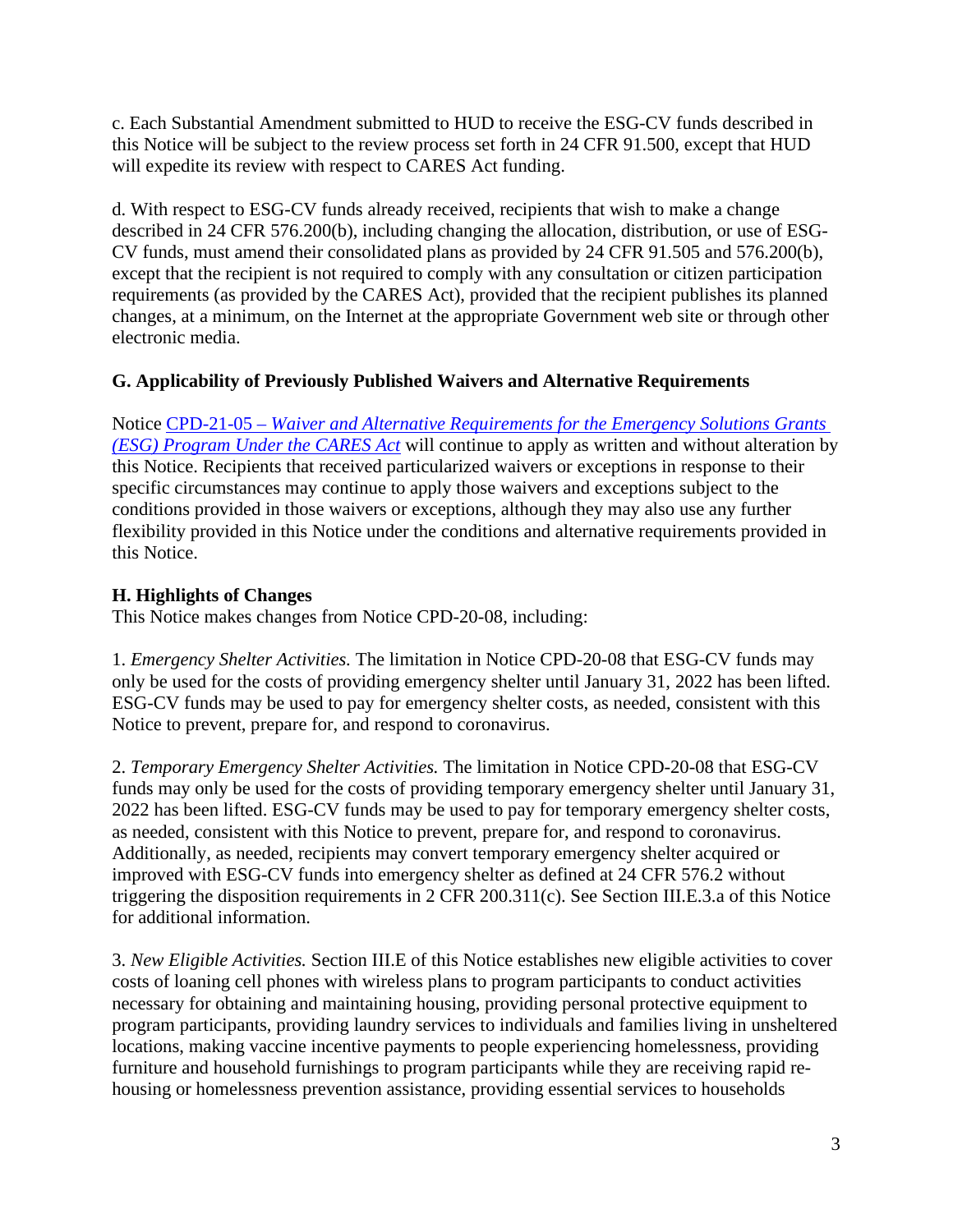receiving rapid re-housing and homelessness prevention assistance as well as program participants residing in hotels and motels paid for with ESG-CV funds, paying for renters insurance for households receiving rapid re-housing or homelessness prevention assistance, assuring the applicable coordinated entry system can quickly prioritize and connect people to appropriate housing and services to prevent and respond to coronavirus, and providing sponsorbased rental assistance for program participants receiving rapid re-housing or homelessness prevention assistance.

4. *Aligning Eligibility and Re-evaluation Income Limits.* The income limit of 30 percent of median family income, as determined by HUD, to be eligible for homelessness prevention and to continue to receive homelessness prevention or rapid re-housing assistance has been raised to Very Low Income as described in Section III.E.4 (eligibility) and Section III.F.13 (re-evaluation) of this Notice.

5. *New Rental Assistance Allowances.* As provided in Section III.E.4.b of this Notice, recipients or subrecipients providing project-based rental assistance may pay for rent for a maximum of 30 days from the end of the month in which the unit was vacated while the recipient or subrecipient attempts to house another eligible program participant in that unit. Additionally, if a program participant moves into a unit in the middle of the month, the Notice provides that the initial payment of a half month's rent does not count towards the program participant's total rental assistance. Further, recipients and subrecipients may allow program participants to enter into subleases when receiving rapid re-housing or homelessness prevention assistance.

6. *Helping Current ESG Program Participants Maintain Housing.* The limitation that a program participant may only receive services or rental assistance for up to 24 months in a 3-year period is waived for all program participants while receiving ESG-CV assistance. Further, if a program participant moves into a unit in the middle of the month, the Notice provides that the initial payment of a half month's rent does not count towards the program participant's total rental assistance. See Section III.E.4.g of the Notice for more information. Additionally, the limitation of medium-term rental assistance to 12-months has been lifted.

7. *Permanent Housing - Habitability and Housing Quality Standards.* As provided in Section III.F.14, recipients and subrecipients must ensure that housing meets minimum habitability standards established in 24 CFR 576.403(c) or Housing Quality Standards (HQS) established under 24 CFR 982.401 before helping a program participant remain or move into housing. Additionally, recipients may provide housing relocation and stabilization services for individuals and families receiving homelessness prevention assistance without conducting habitability or HQS inspections.

8. *Housing Stability Case Management.* Recipients and subrecipients providing housing stability case management as allowed at 24 CFR 576.105(b)(2) may pay for housing stability case management for up to 60 days while the program participant is seeking housing, instead of 30 days as currently permitted by 24 CFR 576.105(b)(2). See Section III.E.4.f of this Notice for more information.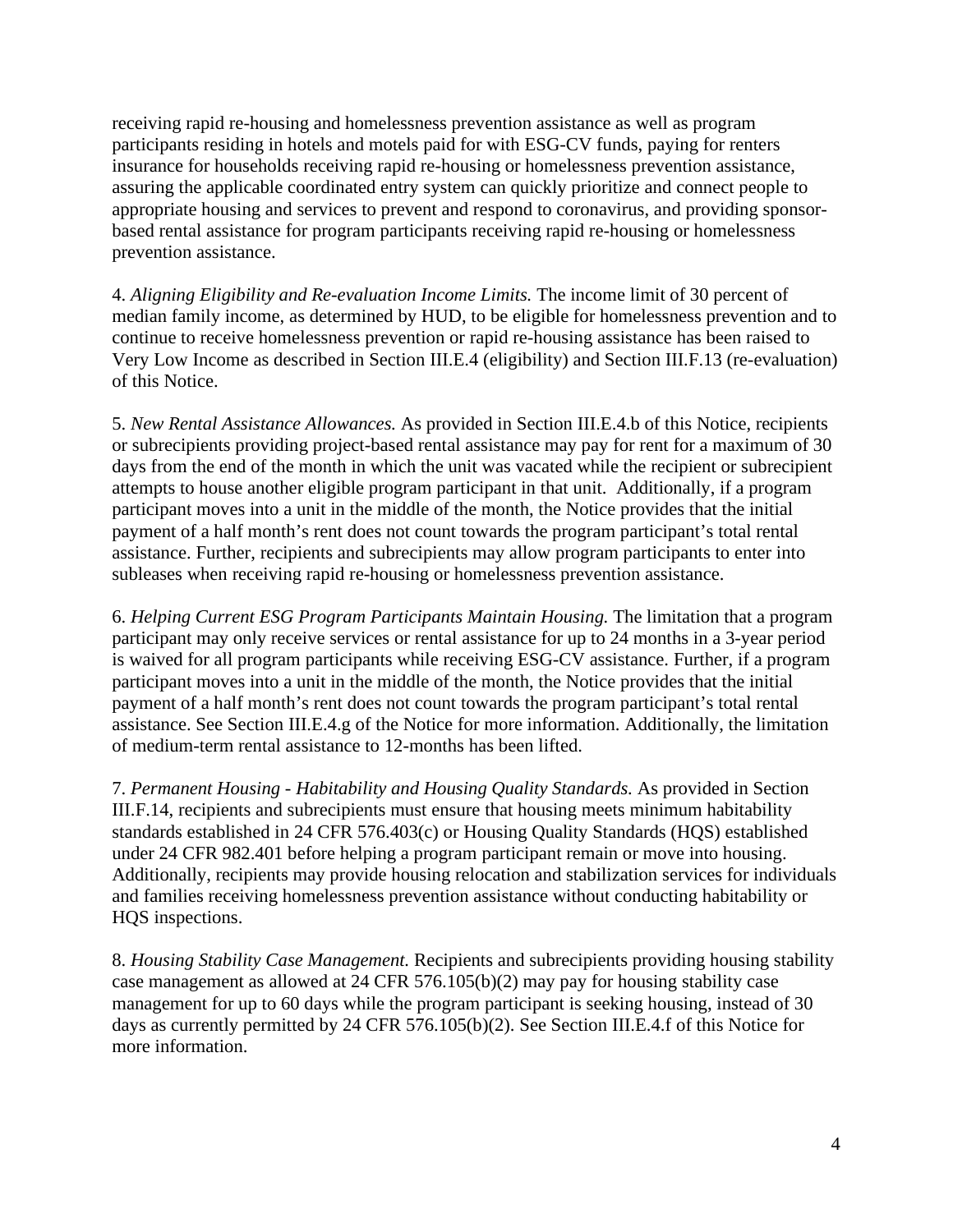9. *Permitting Recipients and Subrecipients to Subaward Funds to tribes and tribally-designated housing authorities.* The limitation that recipients and subrecipients may not subaward funds to Indian Tribes and Tribally Designated Housing Entities is waived. See Section III.A of this Notice for more information.

10. *Including Indian Tribes in the Definition of "Subrecipient."* As provided in Section I.B.1.e of this Notice, the definition of "subrecipient" at 24 CFR 576.2 is waived to expressly include Indian tribes and tribally designated housing entities.

11. *Providing Additional Flexibilities for Puerto Rico and the Territories.* The definition of "State" in Section 411 of the McKinney-Vento Homeless Assistance Act and 24 CFR 576.2 is waived to include an instrumentality of the Commonwealth of Puerto Rico. Additionally, the definition of "Territory" is waived to include an instrumentality of a Territory. See Section I.B.1.d and III.A.3 for additional information.

**I. For Further Information:** Written questions may be sent to: Norm Suchar, Director, Office of Special Needs Assistance Programs, Department of Housing and Urban Development, 451 Seventh Street, SW, Room 7266, Washington, DC, 20410 or [ESG-CV@hud.gov.](mailto:ESG-CV@hud.gov) Persons with hearing or speech impairments may access the above telephone number via TTY by calling the Federal Information Relay Service at 800-877-8339 (this is a toll-free number).

## **TABLE OF CONTENTS:**

- I. Funding Opportunity Description
	- A. Program Description
	- B. Definitions
- II. Allocations
	- A. Initial Allocation
	- B. Reallocation
- III. Applicable Rules, Statues, Waivers, and Alternative Requirements
	- A. Means of Carrying out Grant Activities
	- B. Obligation, Expenditure, and Payment Requirements and Recapture Process
	- C. Match
	- D. Program Income
	- E. Program Components and Eligible Activities
	- F. Program Requirements
	- G. Reporting Requirements
- IV. Prior ESG Appropriations
	- A. Applicability of this Notice to Annual ESG Funds
	- B. Clarification of Changes from CPD Notice 20-08
- V. Process for Requesting Additional Flexibility
- VI. Certifications
- VII. Policy Priorities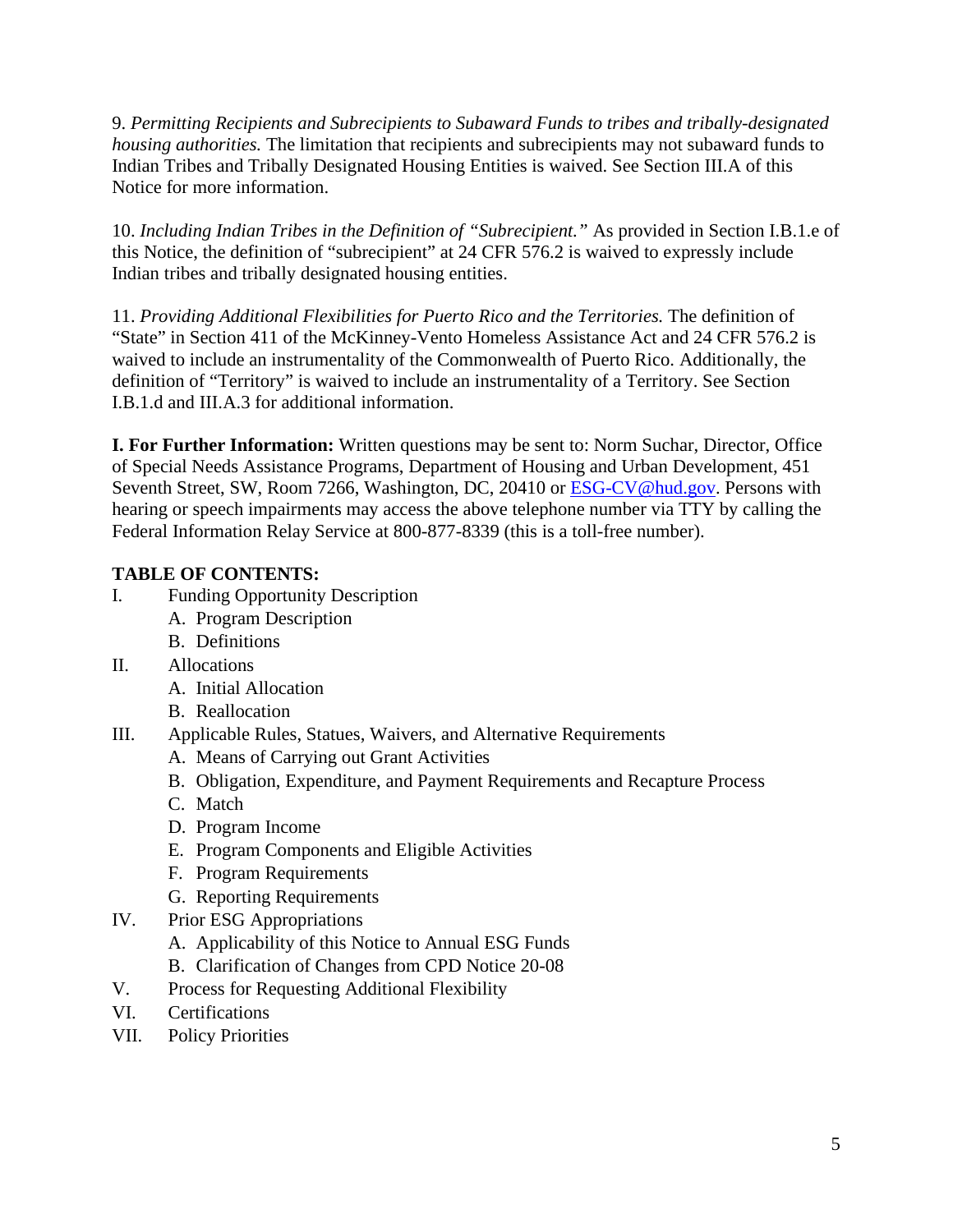### **I. FUNDING OPPORTUNITY DESCRIPTION**

#### **A. Program Description**

The CARES Act made \$4,000,000,000 available for the Emergency Solutions Grants Program to prevent, prepare for, and respond to coronavirus among individuals and families who are homeless or receiving homeless assistance and to support additional homeless assistance and homelessness prevention activities to mitigate the impacts created by coronavirus.

To accomplish the above, this additional funding for ESG recipients can be used to provide emergency shelter, temporary emergency shelter, or rapid re-housing, as well as other crisis response activities. Additionally, funds may be used for homelessness prevention assistance.

### **B. Definitions.**

1. *Definitions from 24 CFR 576.2*. For purposes of ESG-CV funds, the definitions at 24 CFR 576.2 apply, except that:

a. *At Risk of Homelessness.* The CARES Act raised the income limit in paragraph (1)(i) of the "at risk of homelessness" definition at 24 CFR 576.2 from 30 percent of area median income to the Very Low-Income limit of the area, as determined by the Secretary. The entire definition of "at risk of homelessness," incorporating the higher income limit for ESG-CV activities, is included below for reference.

*At Risk of Homelessness* means

(i) An individual or family who:

(a) Has an annual income that does not exceed the Very Low-Income Limit of the area, as established for HUD's Section 8 and Public Housing programs at [www.huduser.gov/portal/datasets/il.html;](http://www.huduser.gov/portal/datasets/il.html)

(b) Does not have sufficient resources or support networks, *e.g.,* family, friends, faith-based or other social networks, immediately available to prevent them from moving to an emergency shelter or another place described in paragraph (1) of the "homeless" definition in 24 CFR 576.2; and

(c) Meets one of the following conditions:

(I) Has moved because of economic reasons two or more times during the 60 days immediately preceding the application for homelessness prevention assistance;

(II) Is living in the home of another because of economic hardship;

(III) Has been notified in writing that their right to occupy their current housing or living situation will be terminated within 21 days after the date of application for assistance;

(IV) Lives in a hotel or motel and the cost of the hotel or motel stay is not paid by charitable organizations or by Federal, State, or local government programs for low-income individuals; (V) Lives in a single-room occupancy or efficiency apartment unit in which there reside more than two persons or lives in a larger housing unit in which there reside more than 1.5 persons reside per room, as defined by the U.S. Census Bureau;

(VI) Is exiting a publicly funded institution, or system of care (such as a health-care facility, a mental health facility, foster care or other youth facility, or correction program or institution); or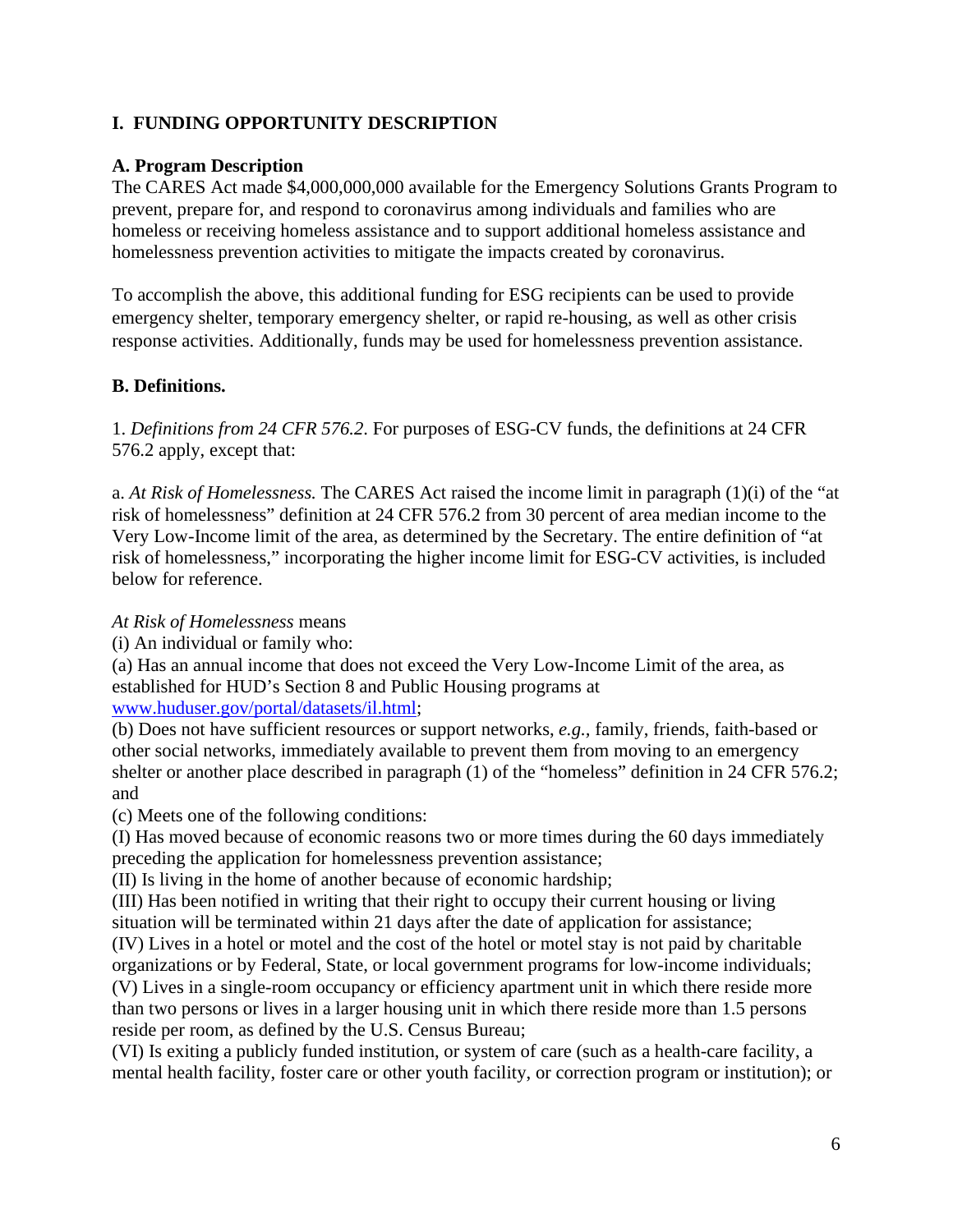(VII) Otherwise lives in housing that has characteristics associated with instability and an increased risk of homelessness, as identified in the recipient's approved consolidated plan. (ii) A child or youth who does not qualify as "homeless" under 24 CFR 576.2, but qualifies as "homeless" under section 387(3) of the Runaway and Homeless Youth Act (42 U.S.C. 5732a(3)), section 637(11) of the Head Start Act (42 U.S.C. 9832(11)), section 41403(6) of the Violence Against Women Act of 1994 (42 U.S.C. 14043e-2(6)), section 330(h)(5)(A) of the Public Health Service Act (42 U.S.C. 254b(h)(5)(A)), section 3(m) of the Food and Nutrition Act of 2008 (7 U.S.C. 2012(m)), or section 17(b)(15) of the Child Nutrition Act of 1966 (42 U.S.C.  $1786(b)(15)$ ; or

(iii) A child or youth who does not qualify as "homeless" under 24 CFR 576.2, but qualifies as "homeless" under section 725(2) of the McKinney-Vento Homeless Assistance Act (42 U.S.C. 11434a(2)), and the parent(s) or guardian(s) of that child or youth if living with her or him.

b. *Homeless* has the meaning established at 24 CFR 576.2 except that the limitation in paragraph (1)(iii) that an individual who is exiting an institution where he or she resided for 90 days or less and who resided in an emergency shelter or place not meant for human habitation immediately before entering that institution has been waived and the following alternative requirement established: An individual may qualify as homeless under paragraph (1)(iii) of the homeless definition in 24 CFR 576.2 so long as the individual is exiting an institution where the individual resided for 120 days or less and the individual resided in an emergency shelter or place not meant for human habitation immediately before entering that institution. This waiver and alternative requirement is necessary because recipients are reporting that program participants are residing in institutions for longer periods of time as a result of coronavirus (e.g., longer time in jail due to postponed court dates due to court closings or courts operating at reduced capacity and longer hospital stays when infected with coronavirus). Allowing someone who was residing in an emergency shelter or place not meant for human habitation prior to entering the institution to maintain their homeless status while residing in an institution for longer than 90 days is necessary to prevent the spread of coronavirus by expanding housing options for people who were experiencing homelessness and institutionalized longer than traditionally required due to coronavirus.

c. *Local government* and *unit of general purpose local government* mean a "unit of general purpose local government," as defined in 24 CFR 576.2 (i.e., any city, county, town, township, parish, village, or other general purpose political subdivision of a State) and, as established by section 100261(1) of the Moving Ahead for Progress in the 21st Century Act (MAP-21 Act), Public Law 112–141, includes:

(i) an instrumentality of a unit of general purpose local government, provided that the instrumentality is not a public housing agency, is established pursuant to legislation, and is designated by the chief executive of the general purpose local government to act on that government's behalf with regard to activities funded under title IV of the McKinney-Vento Homeless Assistance Act; and

(ii) a combination of general purpose local governments, such as an association of governments that is recognized by HUD.

d. *State* means a "State" as defined in 24 CFR 576.2 (i.e., each of the several States and the Commonwealth of Puerto Rico); and, as provided by section 100261(2) of the MAP-21 Act,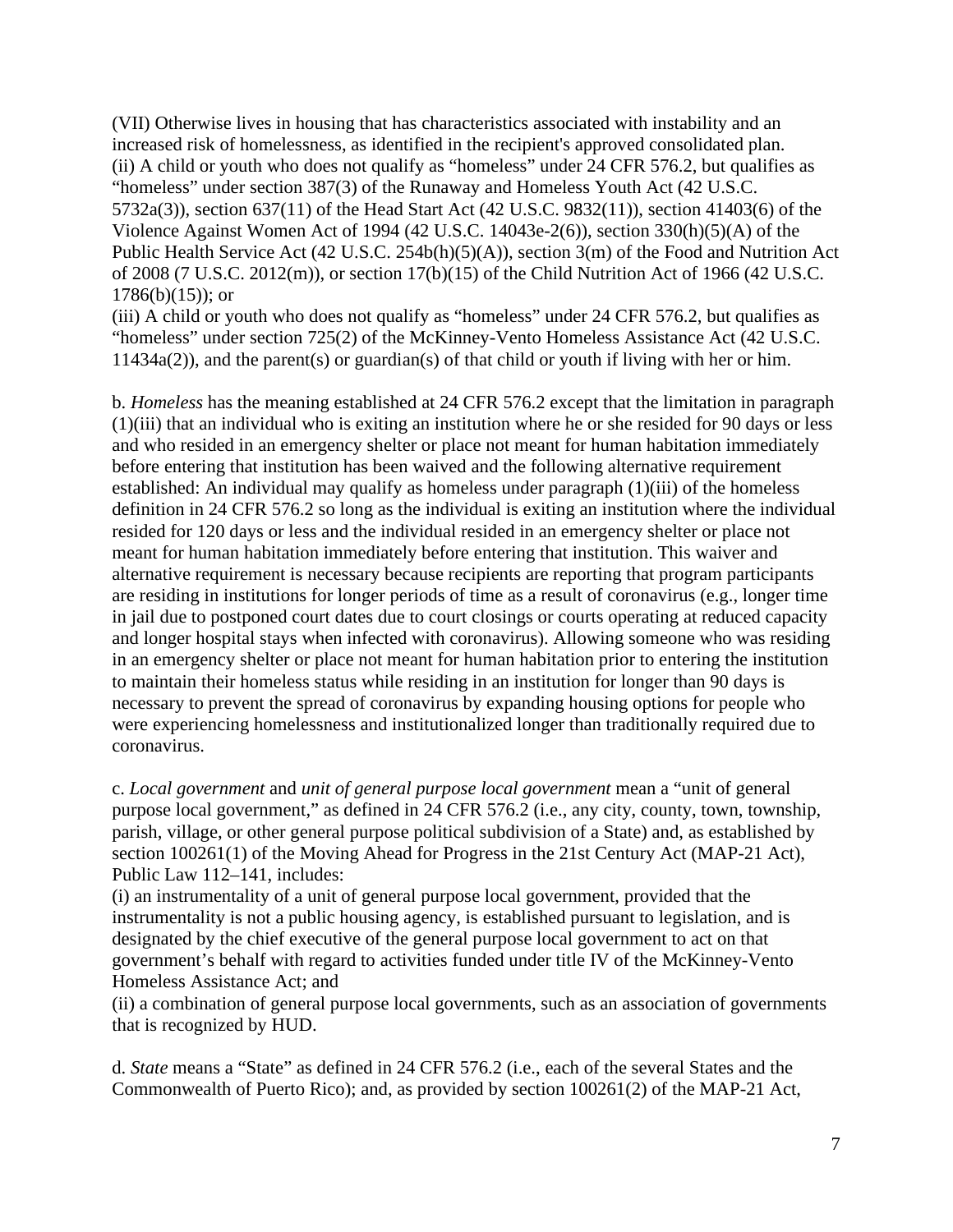includes any instrumentality of any of the several States designated by the Governor to act on behalf of the State and does not include the District of Columbia. In addition, as provided in section III.A of this Notice, "State" also includes an instrumentality of the Commonwealth of Puerto Rico as authorized by the following:

(i) The governor's written designation of the instrumentality to act on behalf of the state with respect to the Emergency Solutions Grants program; and

(ii) Certification by the governor that the instrumentality meets each of the following criteria or evidence that otherwise shows the entity qualifies as an instrumentality of the state under its state law:

(a) The entity is used for a governmental purpose and performs a governmental function;

(b) The entity performs its function on behalf of the state;

(c) The state has the authority to appoint members of the governing body of the entity OR the control and supervision of the entity is vested in the state government;

(d) State statutory authority is needed to create and/or use the entity; and

(e) No part of the net earnings inures to the benefit of any private shareholder, member or individual.

e. *Subrecipient* means a local government, private nonprofit organization, public housing agency, local redevelopment authority, Indian tribe or tribally designated housing entity (as such terms are defined in the Native American Housing Assistance and Self-Determination Act of 1996, as amended) that receives a subaward of ESG funds as permitted under this Notice.

2. *Definitions not in 24 CFR 576.2.* 

a. *The McKinney-Vento Act* means the McKinney-Vento Homeless Assistance Act (42 U.S.C. 11371 *et seq.*).

b. *Coronavirus* means SARS–CoV–2 or another coronavirus with pandemic potential, as defined by section 23005 of the CARES Act.

c. *ESG* means, unless otherwise specified, the Emergency Solutions Grants Program whether funded through annual fiscal year (FY) appropriations or CARES Act funding. For example, a program participant assisted using only FY2020 ESG funding and a program participant assisted using only ESG-CV funding are both ESG program participants.

d. *ESG-CV* means the Emergency Solutions Grants Program as funded by the CARES Act and governed by requirements HUD establishes in accordance with that Act. ESG-CV funds do not include annual ESG funds (e.g., FY 2020 ESG grant funds), although annual ESG funds for FY2020 and earlier fiscal years may be used in accordance with the requirements established for purposes of ESG-CV funds as further described in Section IV of this Notice.

e. *Indian Area* means has the same meaning as that term is defined in section 4 of the Native American Housing Assistance and Self-Determination Act of 1996, as amended (25 U.S.C. 4103).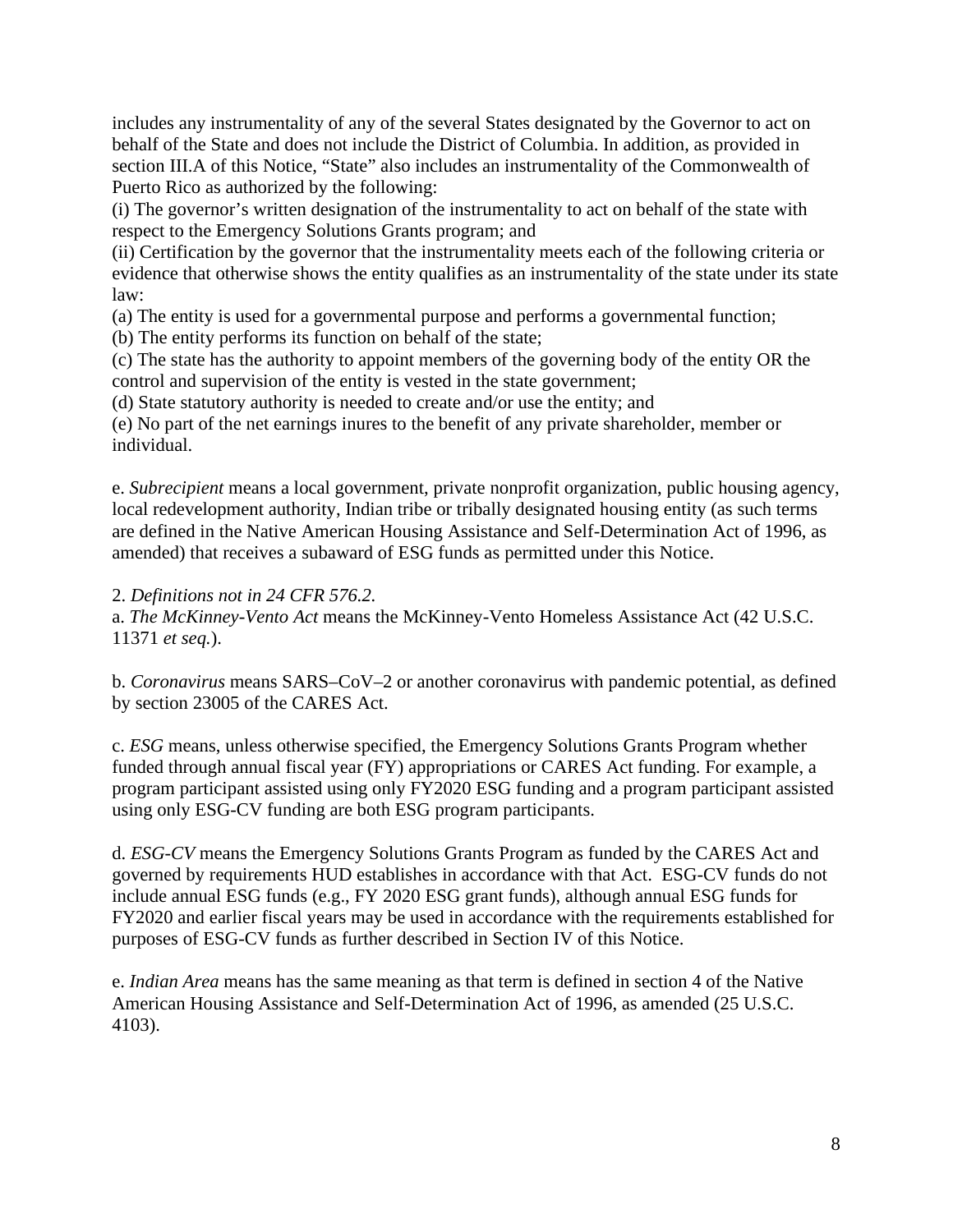f. *Indian Tribe and Tribally Designated Housing Entity* have the same meaning as those terms are defined in section 4 of the Native American Housing Assistance and Self-Determination Act of 1996, as amended (25 U.S.C. 4103).

g. *Sponsor-based Rental Assistance* means rental assistance that is provided pursuant to a contract that (1) is between the recipient or subrecipient and a separate government agency, instrumentality, or nonprofit organization ("sponsor") that owns or leases dwelling units; and (2) provides that rental assistance payments shall be made to sponsor and that program participants shall occupy such assisted units.

h. *Temporary Emergency Shelter* means any structure or portion of a structure, which is used during a Federal, state, or local emergency declaration, such as for a natural disaster or public health emergency, and for up to 12 months after that declaration expires, to provide shelter for individuals and families displaced from their normal place of residence or sheltered or unsheltered locations. Examples of temporary emergency shelters include:

(i) an overnight, daytime, or 24-hour shelter in which program participants are only provided a safe place to sleep, rest, bathe, and eat;

(ii) a shelter where one or more services are made available on-site, whether by shelter staff or contractors or through a memorandum of understanding with another subrecipient or service provider; and

(iii) a shelter designed to facilitate the movement of homeless individuals and families into permanent housing within a fixed period of time (e.g., within 12 months) and which employs or contracts with one or more case managers or service providers to provide services as specified under Sections III.E.3.a. $(i)(e)$  and III.E.3.a. $(ii)(d)$  through  $(g)$ .

i. *Prevent, Prepare for, and Respond to Coronavirus*. To assist recipients in ensuring that an activity being paid for with ESG-CV funds is eligible, or determining whether annual ESG funding may follow the waivers and alternative requirements established in this Notice, recipients and subrecipients should consider the following:

(i) *Prevent…coronavirus* means an activity designed to prevent the initial or further spread of the virus to people experiencing homelessness, people at risk of homelessness, recipient or subrecipient staff, or other shelter or housing residents. This includes, for example, providing Personal Protective Equipment to emergency shelter staff and program participants, paying for non-congregate shelter options such as hotels and motels, paying for handwashing stations and portable toilets for use by people living in unsheltered situations, and providing rapid re-housing or homelessness prevention assistance to individuals and families who are homeless or at risk of homelessness (as applicable) to reduce their risk of contracting or further spreading the virus.

(ii) *Prepare for…coronavirus* means an activity carried out by a recipient or subrecipient prior to or during a coronavirus outbreak in their jurisdiction to plan to keep people healthy and reduce the risk of exposure to coronavirus and avoid or slow the spread of disease. This includes, for example, updating written standards to prioritize people at severe risk of contracting coronavirus for shelter and housing consistent with fair housing and nondiscrimination requirements, adapting coordinated entry policies and procedures to account for social distancing measures or increased demand, developing a strategy and recruiting landlords to provide housing to people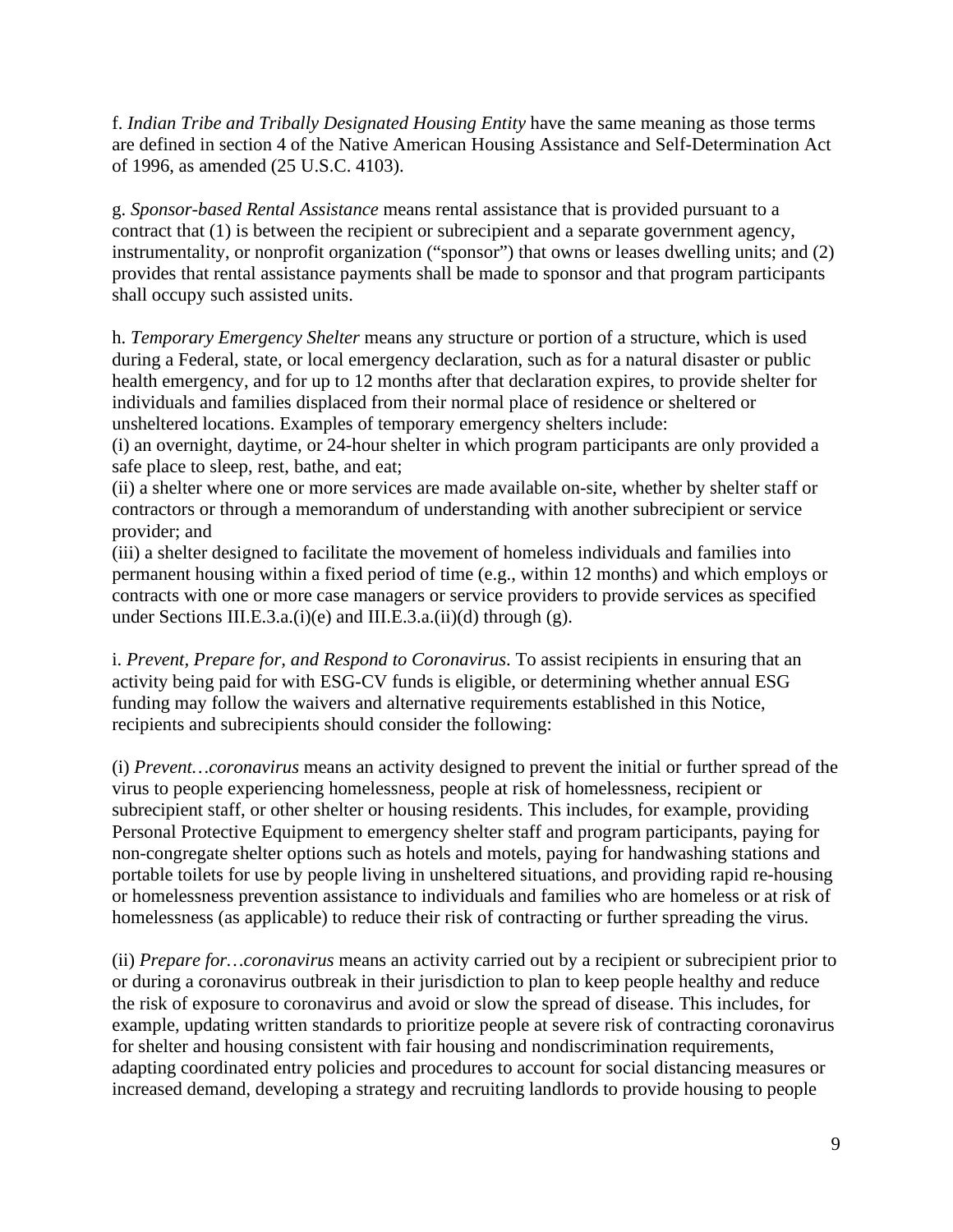experiencing homelessness or at risk of homelessness, training homeless providers on infectious disease prevention and mitigation, and implementing a non-congregate shelter strategy to reduce the spread of coronavirus.

(iii) *Respond to coronavirus* means an activity carried out once coronavirus has spread to people experiencing homelessness or provider staff, or once individuals and families lose or are at risk of losing their housing as a result of the economic downturn caused by coronavirus. This includes, for example, transporting individuals and families experiencing homelessness to medical appointments, paying for shelter to isolate individuals who have contracted coronavirus from other program participants and people experiencing homelessness, providing rental assistance to those who are at risk of losing their housing, have already become homeless, or continue to experience homelessness due to the economic downturn caused by coronavirus, and providing hazard pay to recipient or subrecipient staff who put their own health at risk to continue to provide necessary services to individuals and families experiencing and at risk of homelessness.

## **II. ALLOCATIONS**

**A. Initial Allocations.** The ESG-CV grant funds are available through two allocations as follows:

1. *First Allocation*. \$1 billion has been allocated to recipients allocated FY 2020 ESG funding based on the same formula used under 24 CFR 576.3 for the FY 2020 ESG funding; and

2. *Second Allocation*. \$2.96 billion has been allocated to states and units of general local government based on a formula developed by the Secretary, as provided by the CARES Act.

## **B. Reallocation.**

1. *Funds Not Awarded by HUD Due to Failure of the Recipient to Submit and Obtain HUD*  Approval of a Substantial Amendment to its Action Plan or FY 2020 Annual Action Plan. ESG-CV funds are provided to prevent, prepare for, and respond to coronavirus among individuals and families who are homeless or receiving homeless assistance and for homelessness prevention activities to mitigate the impacts created by coronavirus. In order to quickly deploy these resources, it is important that they are awarded to recipients with experience administering annual ESG funding. Therefore, HUD reserves discretion to issue a separate notice providing waivers and alternative requirements to replace the process for reallocating ESG-CV funds from states and territories under at 24 CFR 576.300, 567.302, and 576.303, which address how HUD will reallocate funds not awarded due to the states' and territories' failure to submit a Substantial Amendment to their Action Plan including the ESG-CV funds or the states' and territories' failure to submit their FY 2020 Annual Action Plan including ESG-CV funds in accordance with the requirements of 24 CFR part 91.

Funds recaptured from metropolitan cities and urban counties due to failure to submit a Substantial Amendment to its Action Plan including the ESG-CV funds or the recipient's failure to submit its FY 2020 Annual Action Plan including ESG-CV funds in accordance with the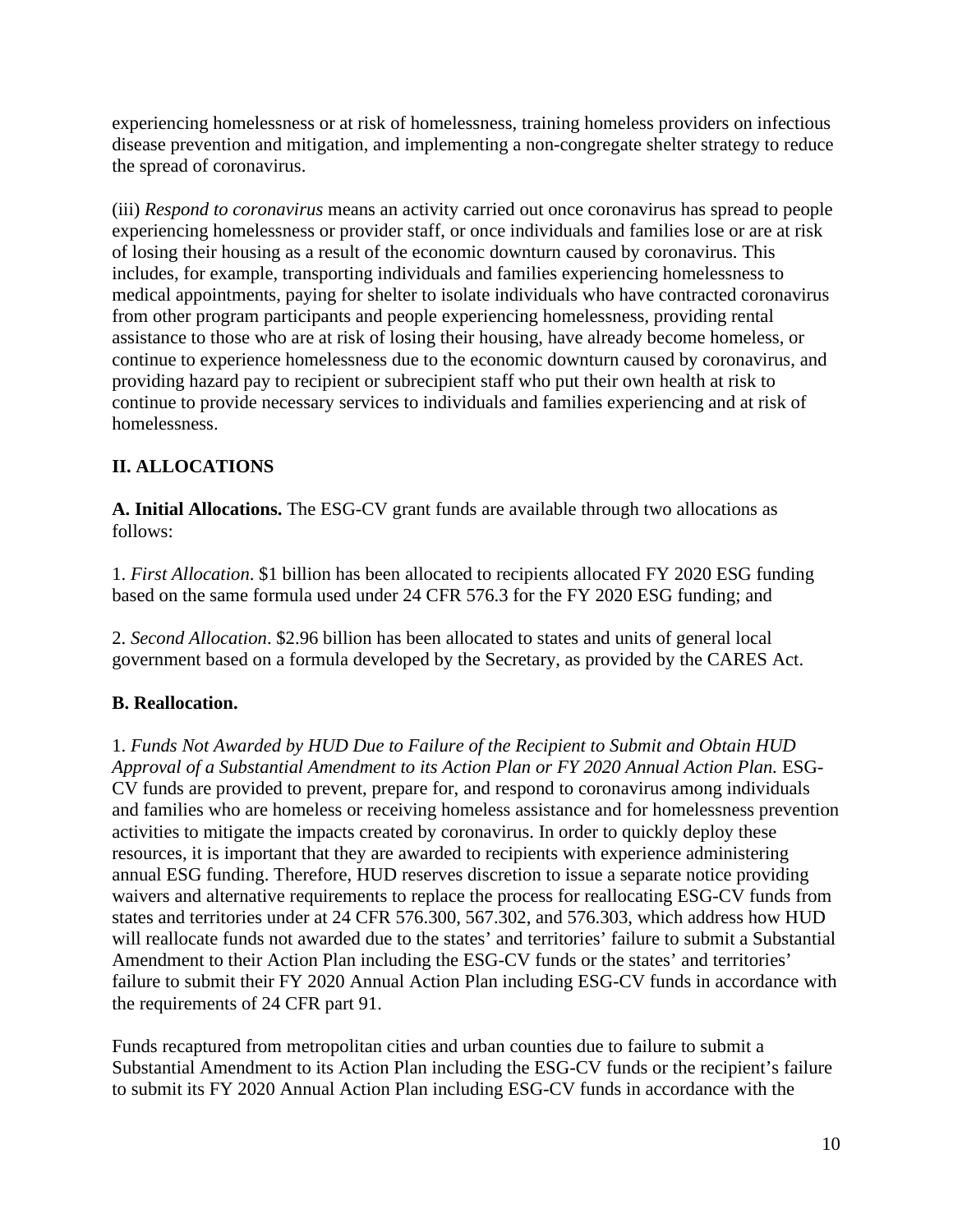requirements of 24 CFR part 91 will continue to be reallocated in accordance with 24 CFR 576.301.

2. *Funds Recaptured by HUD after Award.* ESG-CV funds are provided to prevent, prepare for, and respond to coronavirus among individuals and families who are homeless or receiving homeless assistance and to support additional homeless assistance and homelessness prevention activities to mitigate the impacts created by coronavirus. It is important that resources be targeted to communities that need and can use additional funding to support these efforts. Therefore, HUD is establishing expenditure deadlines and recapture provisions (as discussed in section III.B.2 below), and HUD reserves discretion to issue a separate notice providing waivers and alternative requirements to replace the process for reallocating recaptured ESG-CV funds under section 24 CFR 576.300(2).

### **III. APPLICABLE RULES, STATUTES, WAIVERS, AND ALTERNATIVE REQUIREMENTS**

This section describes the statutes, regulations, waivers, and alternative requirements that apply to ESG-CV grants.

The CARES Act authorizes the Secretary to waive, or specify alternative requirements for, any provision of any statute or regulation that the Secretary administers in connection with the obligation by the Secretary or the use by the recipient of these amounts, except for requirements related to fair housing, nondiscrimination, labor standards, and the environment. The Notice describes when temporary emergency shelter is exempt from environmental review and outlines standards for temporary emergency shelter. Regulatory waiver authority is also provided by 24 CFR 5.110 and 91.600. For the reasons stated with each waiver or alternative requirement established in this Notice, HUD has determined that good cause exists for each waiver or alternative requirement and that the waiver or alternative requirement is necessary to prevent, prepare for, and respond to coronavirus.

Except as otherwise stated in this Notice, waivers and alternative requirements shall be deemed to be effective as of the date a State or unit of local government began preparing for coronavirus, which HUD shall presume to be January 21, 2020 – the date the first confirmed case was reported in the United States. However, each recipient must maintain adequate documentation to assure these waivers and alternative requirements are used only with respect to ESG- or ESG-CV-eligible activities the recipient or its subrecipients implemented to prevent, prepare for, and respond to coronavirus, including documentation demonstrating when their particular state or local government began preparing for coronavirus, such as notes on formal planning meetings or calls.

**A. Means of Carrying Out Grant Activities.** In general, the requirements at 24 CFR 576.202 apply, except as provided by the Housing Opportunity Through Modernization Act of 2016 (HOTMA) and MAP-21 Act changes clarified in [HUD Notice CPD-17-10](https://www.hud.gov/sites/dfiles/OCHCO/documents/17-10cpdn.pdf) and as provided by the CARES Act waivers and alternative requirements below.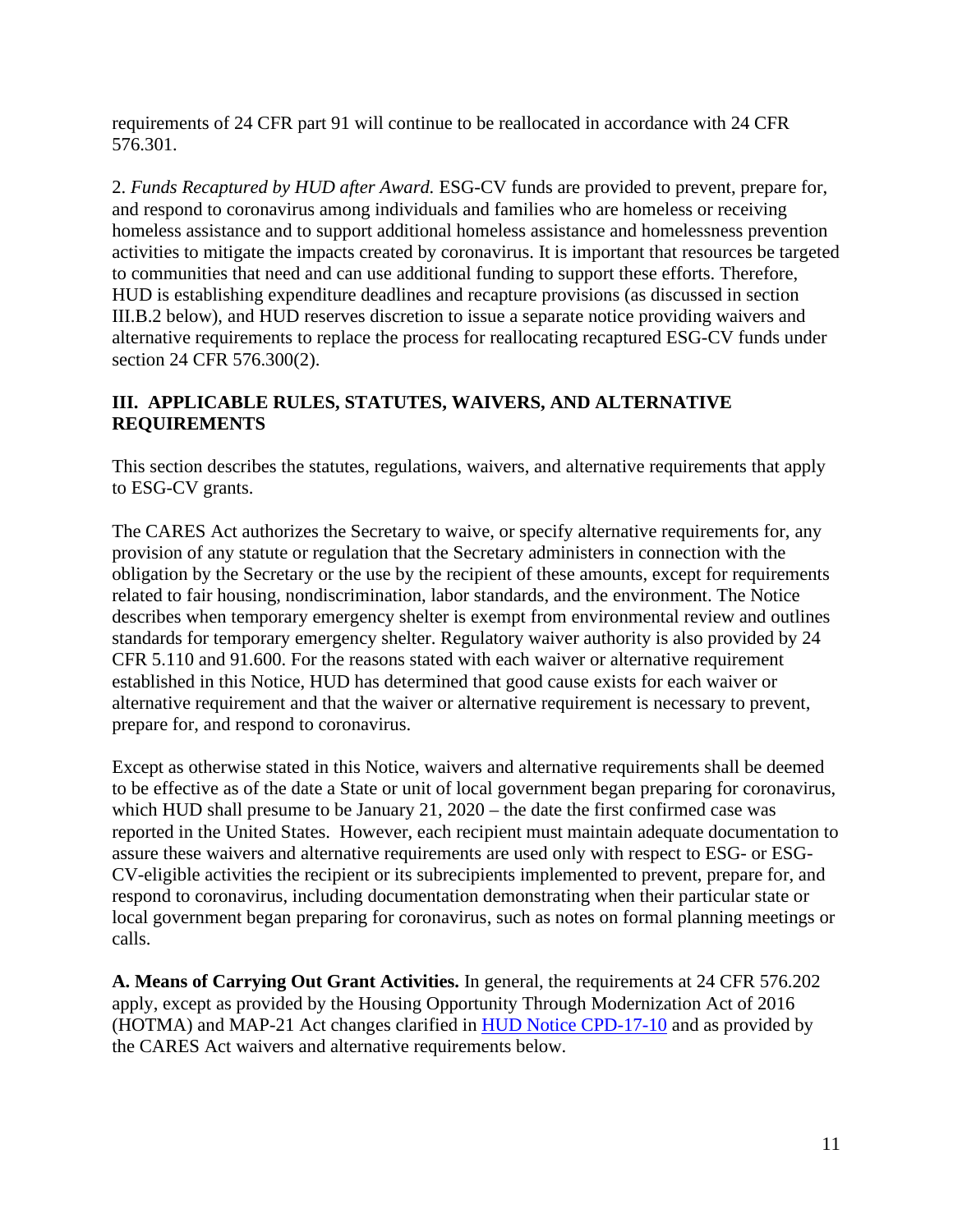1. *For states other than territories, but including the Commonwealth of Puerto Rico.* The subgrant requirements and subrecipient limitations under section 414(a) and (c) of the McKinney-Vento Act, 24 CFR 576.2, and 24 CFR 576.202(a), which together require States to subgrant all of their funds except those used to carry out Homeless Management Information System (HMIS) activities and administrative activities to units of general purpose local government and private nonprofit organizations, are waived to the extent necessary to add the follow alternative requirements:

a. *States may use up to 100 percent of grant funds awarded to carry out activities directly*. This flexibility is needed to ensure that enough entities with capacity are available to administer ESG-CV funds and to provide additional administrative efficiency to States. However, before a State can use this flexibility to carry out ESG activities directly, the State's Consolidated Plan/Action Plan must specify the activities the State will carry out and the amount allocated for those activities, whether in the State's initial FY 2020 Action Plan submission or an amendment to its most recently approved Action Plan, and the State must submit the new certifications that HUD is providing in the Appendices to this Notice, as further explained in section VI, to account for this new program flexibility.

b. *States may subaward funds to public housing agencies, as defined under section 3(b)(6) of the United States Housing Act of 1937, and local redevelopment authorities, as defined under state law.* This flexibility is needed to ensure that there are enough entities with capacity available to administer ESG-CV funds.

c. *States may subaward funds to Indian tribes and tribally designated housing entities.* This flexibility is needed to ensure that States can effectively distribute their ESG-CV funds to prevent, prepare for, and respond to coronavirus among all populations who are homeless, at risk of homelessness, or receiving homeless assistance, including in Indian Areas, provided the Indian Tribe with jurisdiction over the Indian Area consents to receiving such assistance and the recipient coordinates such assistance with the Indian tribe.

d. *The Commonwealth may subaward funds to an instrumentality of the Commonwealth, provided that the instrumentality has legal authority and capacity to carry out ESG activities*. This flexibility is needed to assure there is sufficient capacity in the Commonwealth to administer the funds efficiently to prevent, prepare for, and respond to coronavirus.

### 2. *For local governments and territories.*

a. *Local governments may subaward funds to Indian tribes and tribally designated housing entities.* The limitations on eligible subrecipients of local governments under Section 414(c) of the McKinney-Vento Act and limitations on eligible subrecipients under 24 CFR 576.2 and 24 CFR 576.202(b) are waived to the extent necessary to allow a local government to subaward ESG-CV funds to Indian Tribes and Tribally Designated Housing Entities. This flexibility is needed to ensure local governments can effectively distribute their ESG-CV funds to prevent, prepare for, and respond to coronavirus among all populations who are homeless, at risk of homelessness, or receiving homeless assistance, including in Indian Areas, provided the Indian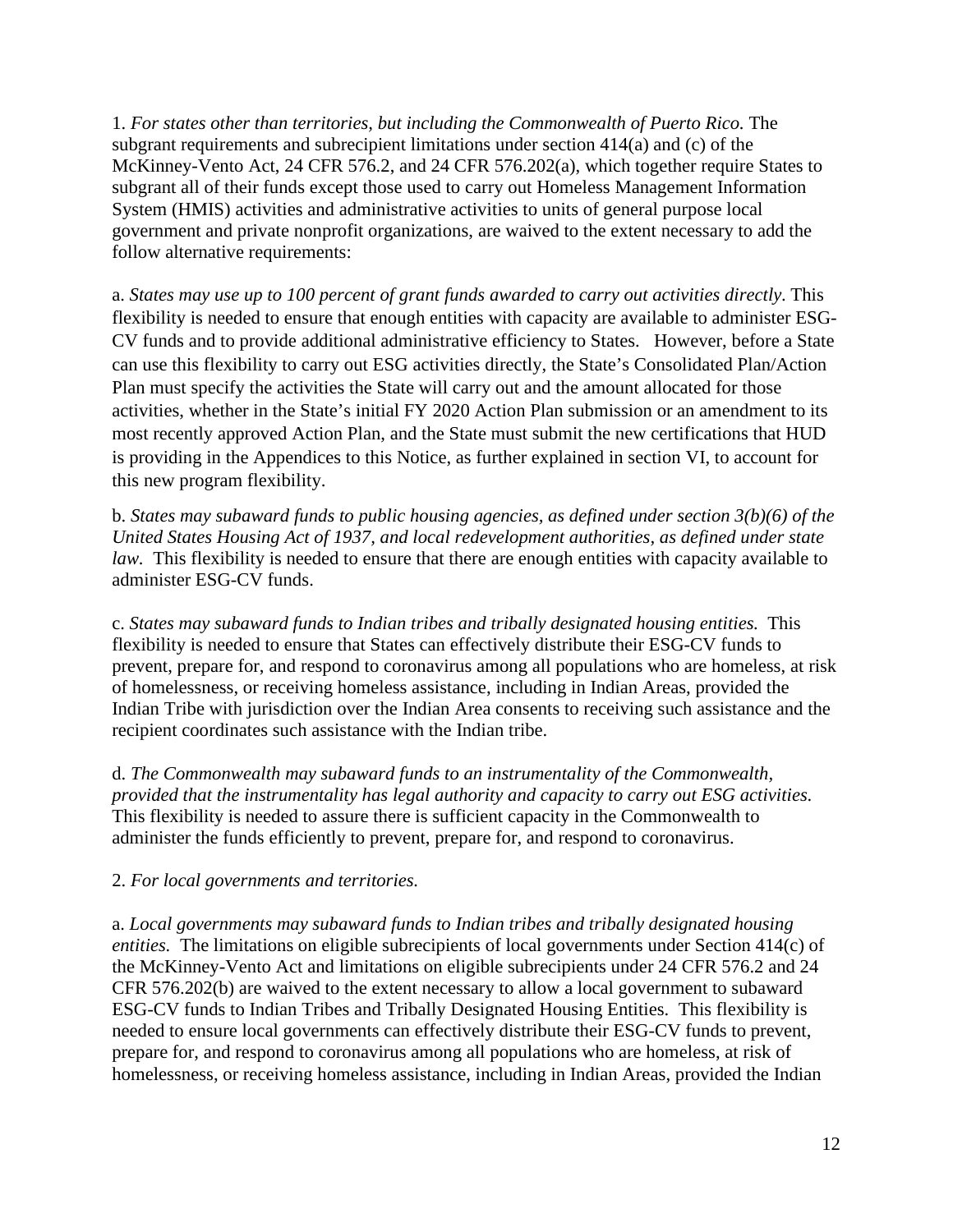tribe with jurisdiction over the Indian Area consents to receiving such assistance and the recipient coordinates such assistance with the Indian tribe.

b. *Territories may subaward funds to an instrumentality or municipality.* The limitations on eligible subrecipients under Section 414 of the McKinney-Vento Act and limitations on eligible subrecipients under 24 CFR 576.2 and 24 CFR 576.202(b) are waived to the extent necessary to allow a territory (i.e., the Virgin Islands, Guam, American Samoa, or the Northern Mariana Islands) to subaward funds to an instrumentality or municipality, provided that the instrumentality or municipality has sufficient capacity and legal authority to carry out ESG activities. This flexibility is necessary to assure there is sufficient capacity in the territories to administer the funds efficiently to prevent, prepare for and respond to coronavirus.

### *3. Additional flexibility for Puerto Rico and the Territories.*

The following flexibilities are provided in addition to the flexibilities established above in order to assure Puerto Rico and the territories have sufficient capacity to effectively and efficiently administer their ESG-CV funds to prevent, prepare for and respond to coronavirus. However, an instrumentality that is acting as the recipient may not also subaward funds to an instrumentality of the same government.

a. The definition of "State" in section 411 of the McKinney-Vento Homeless Assistance Act and 24 CFR 576.2 is waived to the extent necessary to allow a "State" to include an instrumentality of the Commonwealth of Puerto Rico that is authorized by:

(i) The governor's written designation of the instrumentality to act on behalf of the Commonwealth with respect to the ESG Program; and

(ii) Certification by the governor of the Commonwealth that the instrumentality meets each of the following criteria or evidence that otherwise shows the entity qualifies as an instrumentality of the Commonwealth under its local laws:

(a) The entity is used for a governmental purpose and performs a governmental function;

(b) The entity performs its function on behalf of the Commonwealth;

(c) The Commonwealth has the authority to appoint members of the governing body of the entity OR the control and supervision of the entity is vested in the Commonwealth's government;

(d) the Commonwealth's statutory authority is needed to create and/or use the entity; and (e) No part of the net earnings inures to the benefit of any private shareholder, member or individual.

b. The definition of "State" in section 411 of the McKinney-Vento Homeless Assistance Act and the definition of "Territory" in 24 CFR 576.2 are waived to the extent necessary to allow these terms to include an instrumentality of a territory (i.e., the Virgin Islands, Guam, American Samoa, or the Northern Mariana Islands) that is authorized by:

(i) The Chief Executive of the territory's written designation of the instrumentality to act on behalf of the territory with respect to the ESG Program; and

(ii) Certification by the Chief Executive of the territory that the instrumentality meets each of the following criteria or evidence that otherwise shows the entity qualifies as an instrumentality of the territory under its local laws:

(a) The entity is used for a governmental purpose and performs a governmental function;

(b) The entity performs its function on behalf of the territory;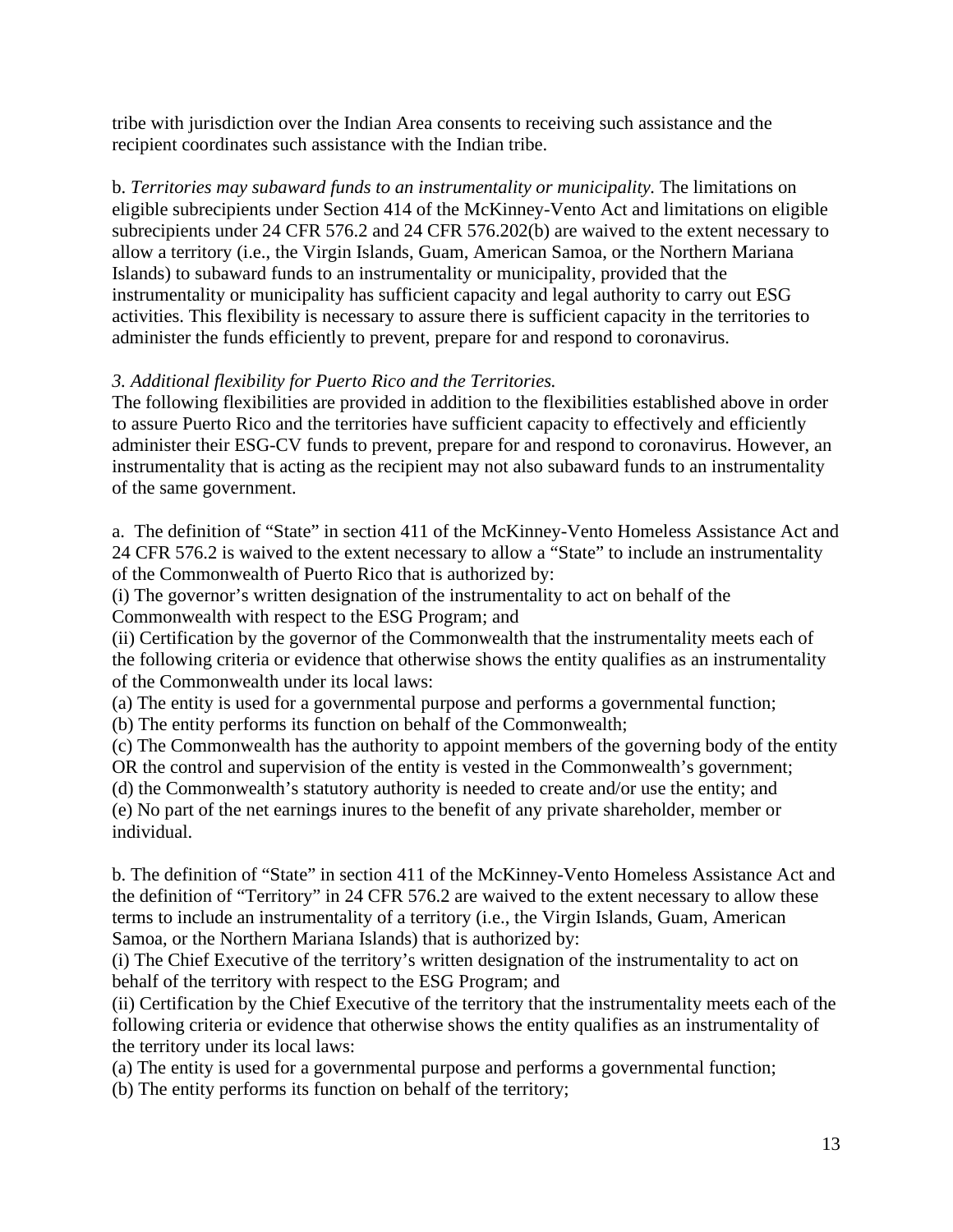(c) The territory has the authority to appoint members of the governing body of the entity OR the control and supervision of the entity is vested in the Territory's government; (d) the territory's statutory authority is needed to create and/or use the entity; and (e) No part of the net earnings inures to the benefit of any private shareholder, member or individual.

### **B. Obligation, Expenditure, and Payment Requirements and Recapture Process**.

1. *Obligation Deadlines.* To assure that all funding and flexibilities provided by the CARES Act and HUD under this Notice can be used as necessary to prevent, prepare for, and respond to coronavirus, HUD is waiving the regulatory obligation deadlines and standards for meeting those deadlines and establishing alternative requirements as follows. ESG-CV funds must be obligated by the recipient in accordance with 24 CFR 576.203(a)(1) and (2), except as provided below. The applicable period for obligating the recipient's total allocation of ESG-CV funds begins on the date HUD signed the recipient's grant agreement for the first allocation of ESG-CV funds. The obligation deadlines below apply to the both the first and second allocation of ESG-CV funds. HUD is also providing further flexibility for recipients (including States and non-States) to provide additional time to identify entities that have capacity and expertise to mitigate the impacts of coronavirus, including those who have not previously or recently received ESG funding.

a.Recipients that are states have:

(i) 180 days from the date HUD signs the grant agreement to obligate funds for activities it will carry out directly, as permitted in Section III.A.1.a. This obligation may be evidenced by a written designation of a department within the government to carry out an eligible activity directly; and

(ii) up to 240 days from the date HUD signs the grant agreement to obligate ESG-CV funds to subrecipients.

b. Recipients that are metropolitan cities, urban counties, or territories have up to 240 days from the date HUD signs the grant agreement to obligate ESG-CV funds.

2. *Expenditures.* The requirements at 24 CFR 576.203(b) generally apply, except that the provision that all of the recipient's grant must be expended for eligible activity costs within 24 months after the date HUD signs the grant agreement with the recipient is waived and the following alternative requirements are established:

a. *Documentation in the Integrated Disbursement and Information System (IDIS).* Before drawing down funds for an activity, the recipient must enter complete, up-to-date information on that activity in the IDIS, including the total funding allocated to that activity and a description of how the activity prevents, prepares for, and responds to coronavirus. This requirement is necessary to assure the use of funds for eligible activities to prevent, prepare for, and respond to coronavirus and facilitate compliance with the CARES Act's reporting requirement, which is described in Section III.G.2 of this Notice.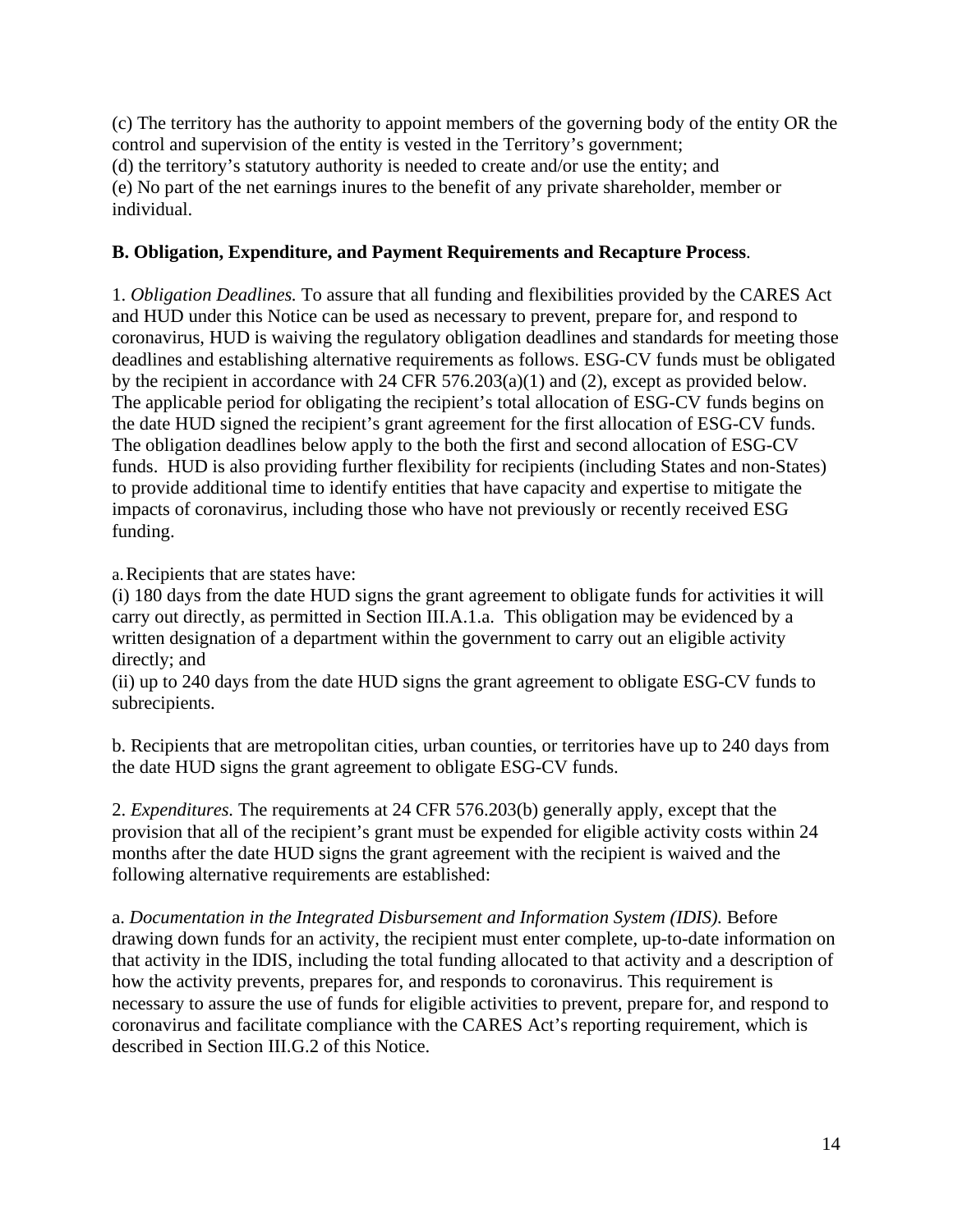b. *Overall Deadline for Expending First and Second Allocations.* All funds awarded to a recipient through the first and second allocations of ESG-CV funds must be expended for eligible activity costs by September 30, 2022. Establishing this standardized expenditure deadline for all recipients discourages recipients from delaying their expenditure deadline by delaying the execution of their grant agreements, thus making funds more quickly available to prevent, prepare for, and respond to coronavirus.

c. *Progressive Expenditure Deadlines and Recapture Provisions.* To ensure ESG-CV funds are spent quickly on eligible activities to address the public health and economic crises caused by coronavirus, the following alternative requirements are established:

(i) HUD may recapture up to 20 percent of a recipient's total award, including first and second allocation amounts, if the recipient has not expended at least 20 percent of that award by September 30, 2021.

(ii) HUD may recapture up to 80 percent of a recipient's total award, including first and second allocation amounts, if the recipient has not expended at least 80 percent of that award by March 31, 2022.

(iii) Prior to recapturing funds as described above, HUD will follow the enforcement process described in 24 CFR 576.501 and provide the recipient with an opportunity to provide a spending plan demonstrating to HUD's satisfaction that all of the recipient's ESG-CV funds from the first and second allocations will be expended by September 30, 2022.

d. *Reallocation Process*. HUD reserves its discretion to make subsequent waivers and alternative requirements to assure recaptured funds are reallocated in a manner consistent with the statutory purposes and conditions for ESG-CV funds.

**C. Match**. As provided by the CARES Act, ESG-CV funds are not subject to the match requirements that otherwise apply to the ESG Program.

**D. Program Income.** Because ESG-CV program income cannot be used as match without the ESG matching requirement, HUD is waiving the ESG provisions for program income under 24 CFR 576.2 and 576.407 $(c)(1)$  and establishing alternative requirements, as follows:

1. Program income is defined as provided by 2 CFR 200.1, except that:

a. Program income includes any amount of a security or utility deposit returned to the recipient or subrecipient, as provided by 24 CFR 576.2; and

b. Costs that are incidental to generating program income and not charged to the ESG-CV grant or subgrant may be deducted from gross income to determine program income, as allowed under 2 CFR 200.307(b).

2. As allowed under 2 CFR 200.307(e), program income may be treated as an addition to the recipient's grant (or the subrecipient's subgrant, if the income is generated by the subrecipient's activities), provided that the program income is used in accordance with the purposes and conditions of that grant or subgrant. Program income otherwise must be deducted from allowable costs as provided by 2 CFR 200.307(e)(1).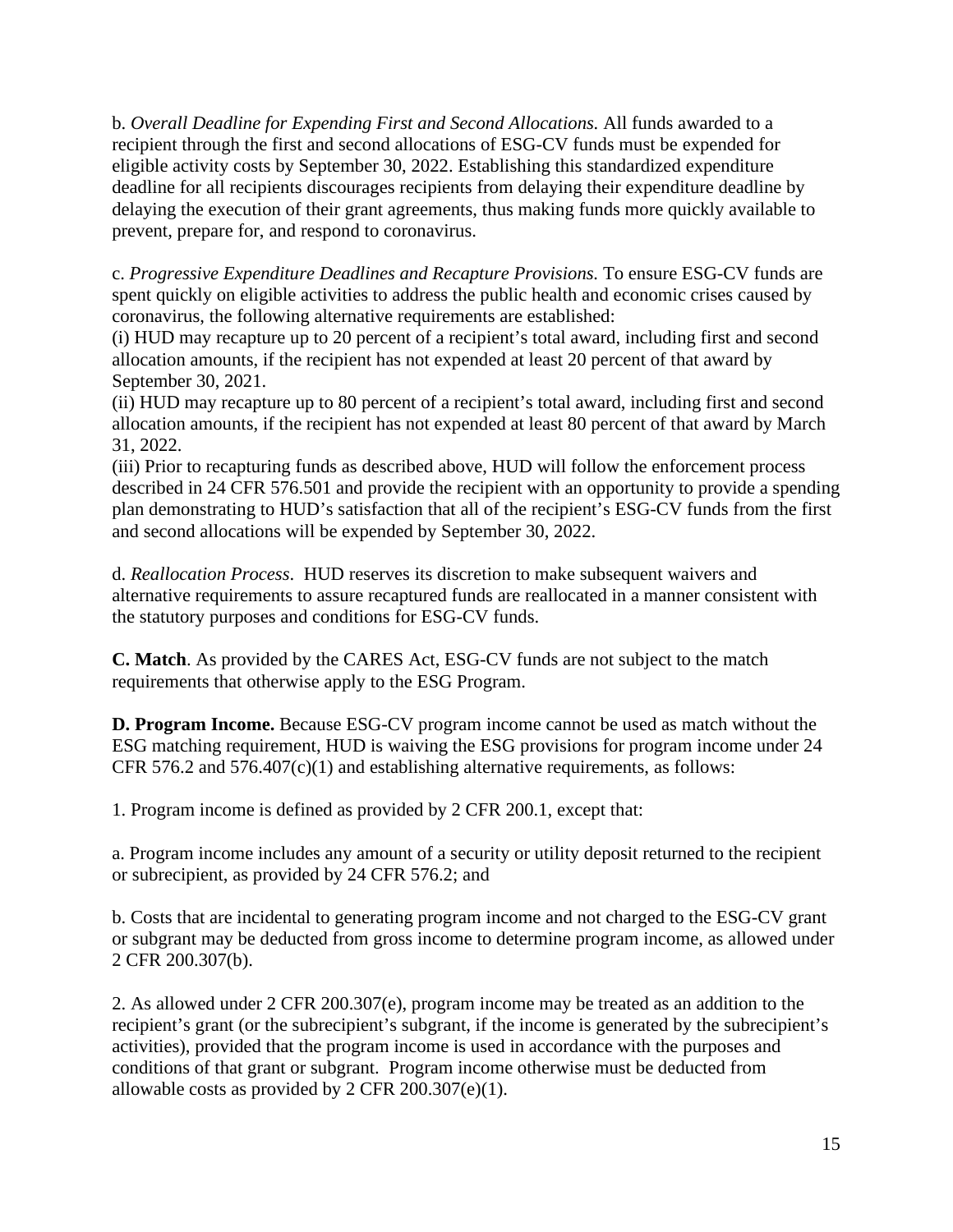These changes to the otherwise applicable program income requirements are necessary to maximize the capacity and efficiency of ESG-CV recipients and subrecipients to prevent, prepare for, and respond to coronavirus.

**E. Program Components and Eligible Activities.** The requirements of 24 CFR Part 576 – Subpart B apply, except that:

1. *Emergency Shelter and Street Outreach Cap.* As provided by the CARES Act, the cap established for street outreach and emergency shelter activities in section 576.100(b) does not apply. Recipients may expend as much of their funding on street outreach and emergency shelter activities as needed to prevent, prepare for, and respond to coronavirus among people experiencing homelessness including mitigating the impacts caused by coronavirus. HUD strongly encourages recipients to coordinate housing and services for those individuals with the Continuum of Care in their geographical region.

2. *Pre-Award Costs.* To account for the urgent activities and costs ESG recipients and subrecipients have undertaken to prevent, prepare for, and respond to coronavirus, the recipient is authorized to use ESG-CV funds to cover or reimburse costs incurred before the period of performance provided that the cost to be covered or reimbursed would be otherwise allowable under the flexibilities and requirements established for ESG-CV funds and was incurred by a recipient or subrecipient on or after January 21, 2020 to prevent, prepare for, and respond to coronavirus.

An environmental review, as applicable, must be completed and a Request for Release of Funds must be approved in accordance with 24 CFR Part 58 and Section III.F.8 of this Notice, prior to a commitment to cover or reimburse with ESG funds.

3. *Additional Eligible Activities*. In addition to the eligible activities listed in 24 CFR 576 – Subpart B, funds may be used for the following activities:

a. *Temporary Emergency Shelters*. As permitted by the CARES Act, ESG-CV funds may be used to pay for temporary emergency shelters for individuals and families experiencing homelessness in order to prevent, prepare for, and respond to coronavirus.

(i) Eligible costs include:

(a) Leasing existing real property or temporary structures to be used as temporary emergency shelters;

(b) Acquisition of real property (e.g. hotels, ancillary structures, parking lots). The total amount of ESG-CV funds used for acquisition must not exceed \$2.5 million per real property;

(c) Renovation (including major rehabilitation and conversion) of real property (e.g., hotels) into temporary emergency shelters. Eligible costs include labor, tools, and other costs for renovation; (d) Shelter operations costs including the costs of maintenance (including minor or routine repairs), rent, security, fuel, equipment, insurance, utilities, food, furnishings, and supplies necessary for the operation of the temporary emergency shelter;

(e) Services, including essential services under 24 CFR 576.102(a)(1), housing search and placement services under 24 CFR 576.105(b)(1), and housing search and counseling services as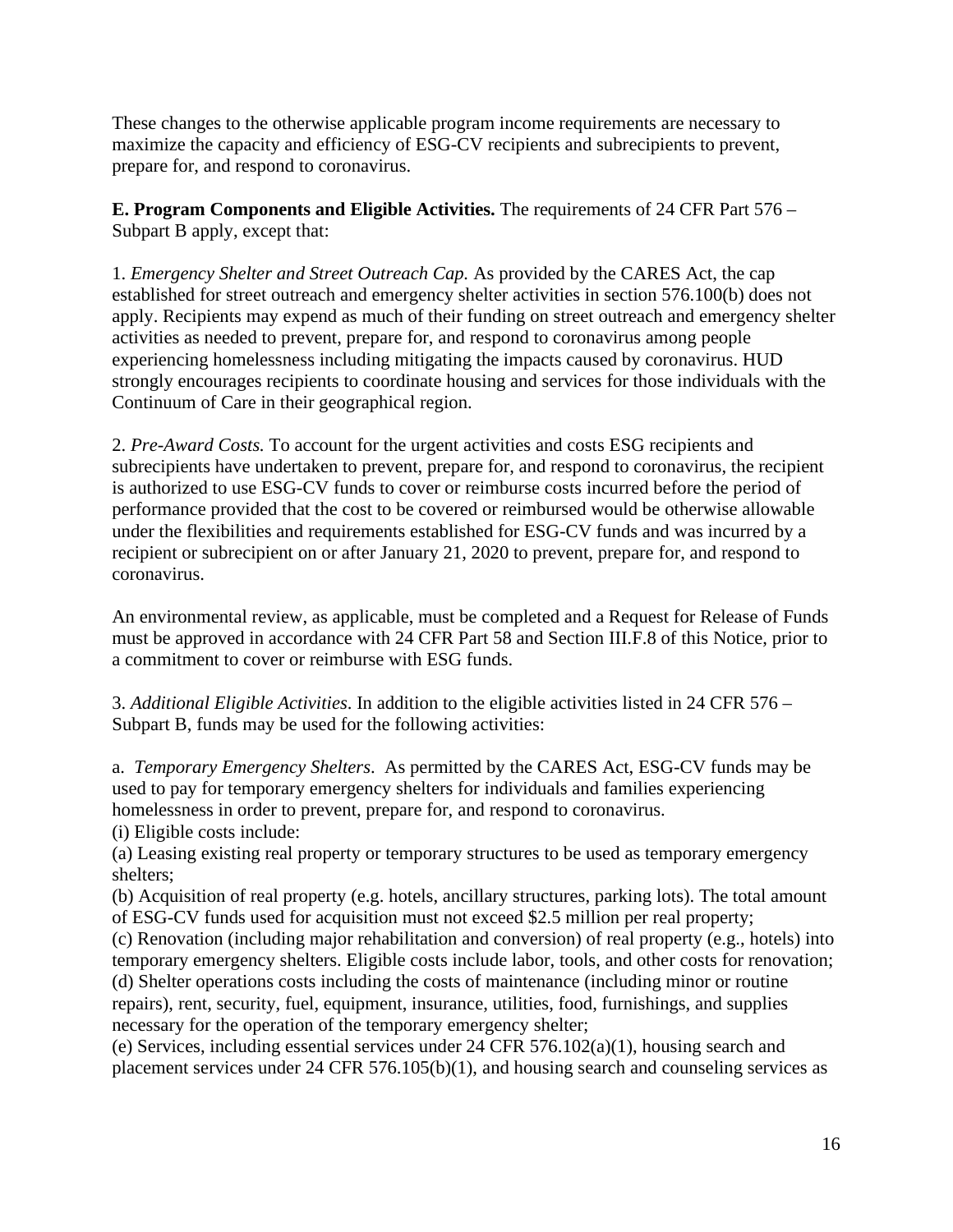provided under 24 CFR 578.53(e)(8); except as otherwise stated in this Notice or 24 CFR part 576.408; and (f) Other shelter costs HUD pre-approves in writing.

#### (ii) Requirements:

(a) As permitted by the CARES Act, the use of funds for these shelters will not be subject to the habitability standards under section 417(c) of the McKinney-Vento Act, shelter standards at 24 CFR 576.403(b), or the environmental review requirements that otherwise apply to the use of ESG funds if the shelters have been determined by state or local health officials to be necessary to prevent, prepare for, and respond to coronavirus. The CARES Act exemption of ESG habitability standards and environmental review requirements do not exempt recipients and subrecipients from complying with state and local laws (such as safety or sanitation codes) that apply on their own terms to the recipient or subrecipient's activities and do not conflict with Federal law. Additionally, recipients and subrecipients must still comply with nondiscrimination and applicable accessibility requirements, including requirements under Section 504 of the Rehabilitation Act, the Americans with Disabilities Act, the Fair Housing Act, and their implementing regulations. See also 24 CFR 576.407(a);

(b) These temporary emergency shelters shall not be subject to the minimum periods of use required by section 416(c)(1) of the McKinney-Vento Act and 24 CFR 576.102(c) and shall be considered as excluded by law from any certifications recipients submit pursuant to 24 CFR 91.225(c)(1) through (c)(4) or 91.325(c)(4)(i) through (c)(4)(iv); however, if funds were used for acquisition or renovation (including conversion or major rehabilitation), the property's use and disposition will be subject to the requirements provided in section III.E.3.a(iii) of this Notice.

(c) In addition to the records required at 24 CFR 576.500, the recipient must retain documentation that the property or structure or portion of a structure used as temporary emergency shelter met the definition of temporary emergency shelter during the time it was so used. For example, a recipient could document that the property is typically a hotel and is only being used as an emergency shelter for the period of time that public health officials determine special measures are needed to prevent the spread of coronavirus;

(d) Whether or not services are provided as part of temporary emergency shelter, the recipient or subrecipient must assure that for each program participant receiving shelter, the individual or family's service needs are evaluated as required by 24 CFR 576,401(a) and appropriate services are made available as needed in accordance with 24 CFR 576.401(d)), and a program participant in temporary emergency shelter shall be eligible to receive essential services from the recipient or subrecipients other than the program participant's shelter provider;

(e) A temporary emergency shelter may provide space for program participants to receive services consistent with 24 CFR 576.401(d) even if the services are not ESG-funded or not funded as part of the shelter project;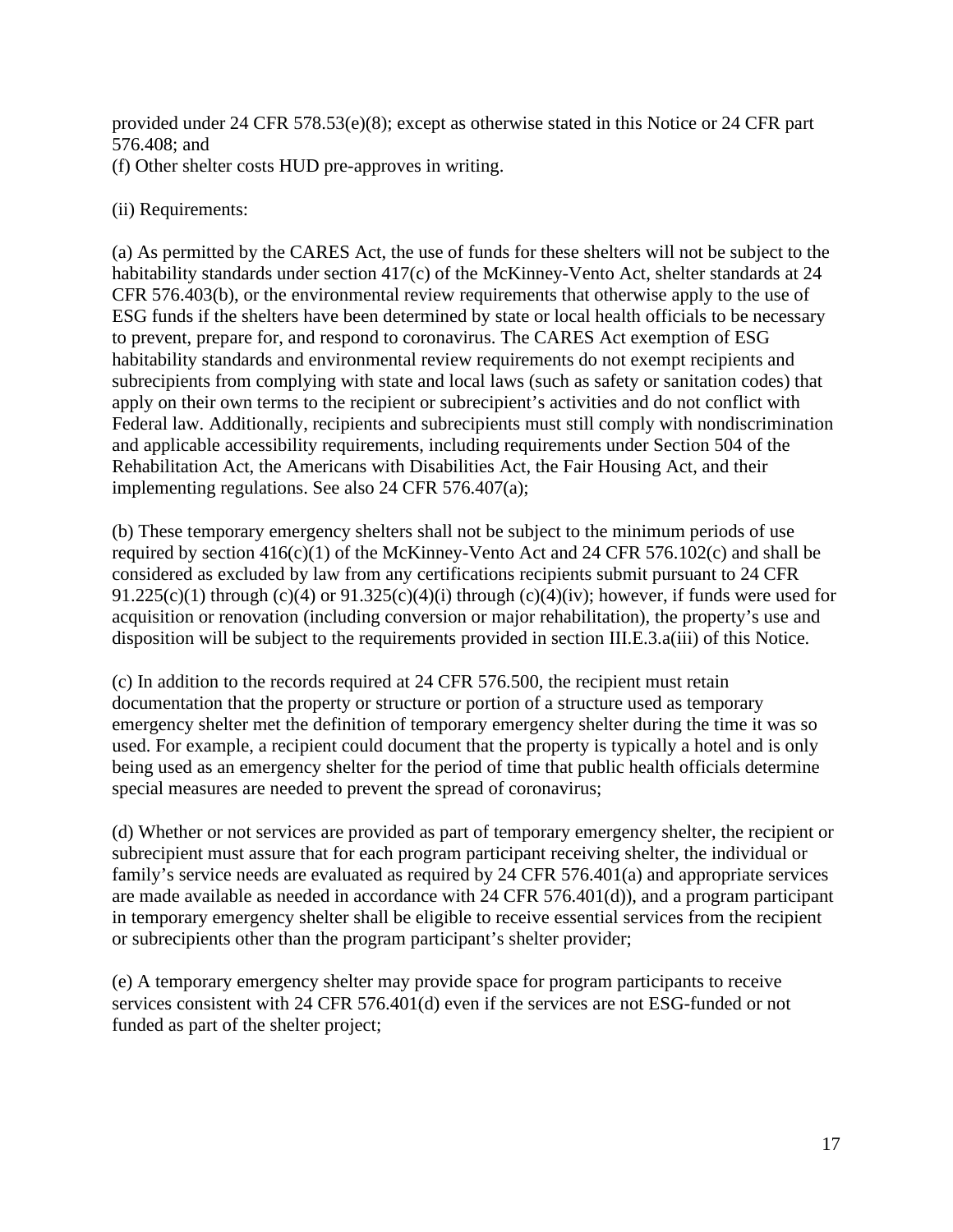(f) Program participants cannot be required to sign leases or occupancy agreements, receive treatment, or perform any other prerequisite activities as a condition for staying in any shelter or receiving services; and

(g) In all other respects, the funding and operation of temporary emergency shelters must comply with the ESG-CV requirements for emergency shelters under this Notice and 24 CFR part 576.

(iii) Additional requirements for property acquired or improved with ESG-CV funds. When the property is determined no longer necessary or appropriate for use as a temporary emergency shelter, as defined in this Notice, the property may be converted for use as an emergency shelter as described below without triggering the disposition requirements in 2 CFR 200.311(c). However, when it becomes unnecessary or impracticable to use the property either as temporary emergency shelter or emergency shelter, as described in this Notice, the owner of the property must obtain disposition instructions from HUD as provided by 2 CFR 200.311(c).

(a) Before conversion to use as a normal emergency shelter under 24 CFR part 576, the property must undergo a satisfactory environmental review pursuant to 24 CFR part 58 and must be inspected and determined to meet the minimum shelter standards in 24 CFR 576.403.

(b) The recipient must notify HUD when it begins using the property as an emergency shelter as defined in 24 CFR 576.2 and must report the status of the property to HUD either on an annual basis or at a lesser frequency that HUD may specify as provided by 2 CFR 200.330.

(c) The recipient must maintain up-to-date documentation showing the property is being used as an emergency shelter as defined in 24 CFR 576.2 and operated in accordance with all requirements that apply to emergency shelters under 24 CFR part 576, subpart E;

(d) If the property was renovated with ESG-CV funds (including major rehabilitation or conversion), the property must be used as an emergency shelter under these requirements for at least the period specified in 24 CFR 576.102 $(c)(1)$ , beginning on the date the building is first occupied by a homeless individual or family after the renovation.

(e) On or before the conversion of the property to an emergency shelter as defined in 24 CFR 576.2, the recipient must record a lien or other appropriate notice of record to indicate that the property has been acquired or improved with a Federal award and that the use and disposition conditions above apply to the property.

b. *Training*. As permitted by the CARES Act, ESG-CV funds may be used for training on infectious disease prevention and mitigation for staff working directly to prevent, prepare for, and respond to coronavirus among persons who are homeless or at risk of homelessness and the use of funding shall not be considered administrative costs for purposes of the 10 percent cap. In addition, the limitations on eligible activities provided in section 415(a) of the McKinney-Vento Homeless Assistance Act and 24 CFR part 576, subpart B are waived and alternative requirements are established to the extent necessary to authorize ESG-CV funds to be used for training on infectious disease prevention and mitigation for homeless assistance providers, including those who do not receive funding through the CARES Act, to help them best prevent,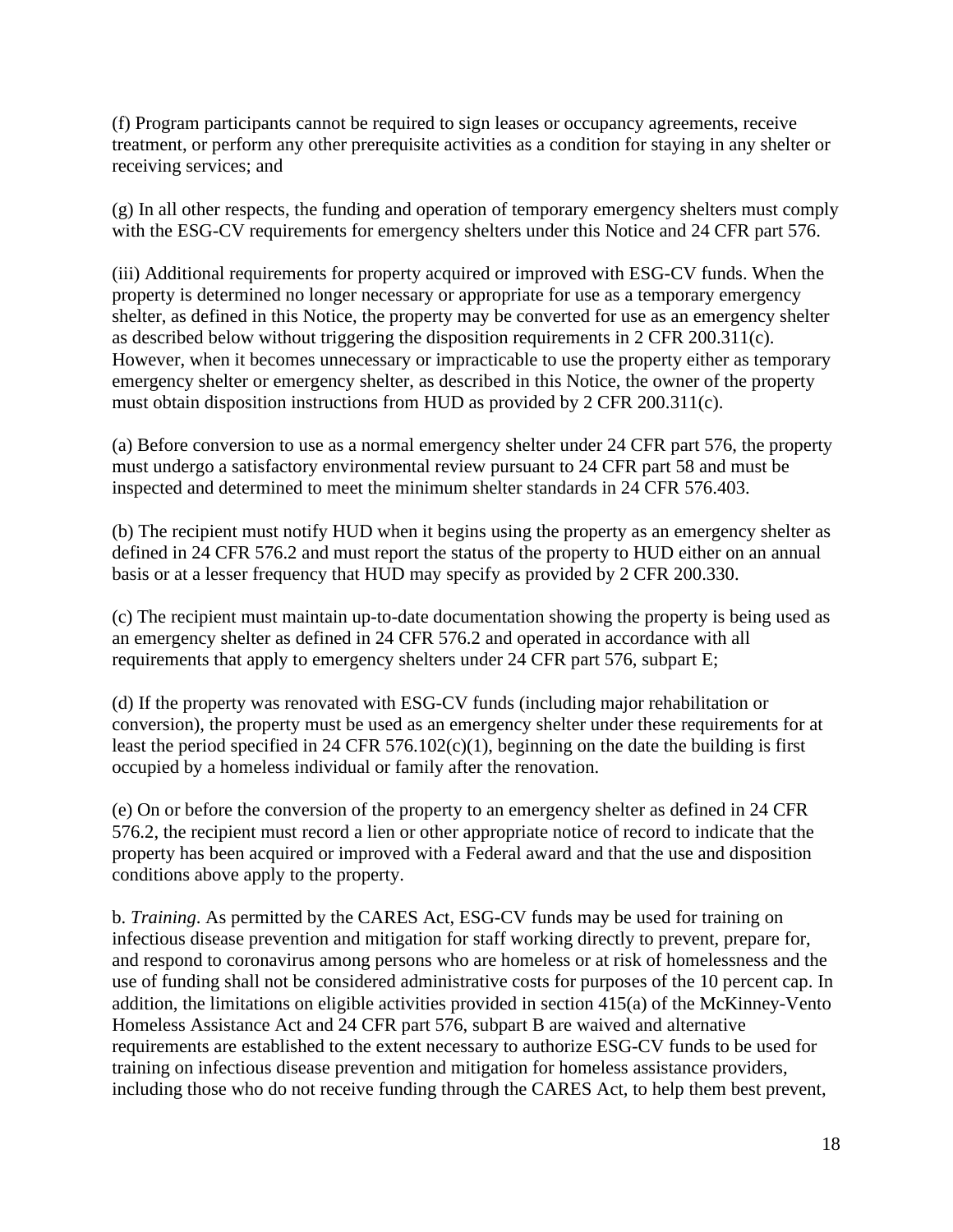prepare for, and respond to coronavirus among persons who are homeless or at risk of homelessness. These training costs are eligible as a standalone activity and are not to be charged to an activity under 24 CFR 576.101 to 24 CFR 576.109.

c. *Hazard Pay*. As permitted by the CARES Act, funds may be used to pay hazard pay for recipient- or subrecipient-staff working directly to prevent, prepare for, and respond to coronavirus among persons who are homeless or at risk of homelessness. Examples of recipient or subrecipient staff working directly in support of coronavirus response include emergency shelter intake staff, street outreach teams, emergency shelter maintenance staff, emergency shelter security staff, staff providing essential services (e.g., outpatient health or mental health, housing navigators), and staff in proximity to persons with coronavirus or working in locations with a high likelihood of contracting coronavirus.

d. *Handwashing Stations and Portable Bathrooms*. The limitations on eligible activities provided in section 415(a) of the McKinney-Vento Homeless Assistance Act and 24 CFR part 576, subpart B are waived and alternative requirements are established to the extent necessary to authorize ESG-CV funds to be used under 24 CFR 576.101(a) for installing and maintaining handwashing stations and bathrooms (e.g., porta potties) in outdoor locations for people experiencing unsheltered homelessness. Allowing ESG-CV funds to pay for the costs of handwashing stations and bathroom facilities will help prevent the spread of coronavirus by providing people living in unsheltered locations regular access to bathrooms and the ability to wash their hands.

e. *Landlord Incentives*. The limitations on eligible activities under section 415(a) of the McKinney-Vento Act and 24 CFR 576.105 are waived and alternative requirements are established to the extent necessary to authorize ESG-CV funds to be used under 24 CFR 576.105 to add the eligible cost of paying for landlord incentives as reasonable and necessary to obtain housing for individuals and families experiencing homelessness and at risk of homelessness. However, a recipient may not use ESG-CV funds to pay the landlord incentives set forth below in an amount that exceeds three times the rent charged for the unit. Waiving the limitation on eligible costs under housing relocation and stabilization services to pay for the costs of landlord incentives will increase the number of housing units available for quickly re-housing people experiencing homelessness or at risk of homelessness, especially in tight rental markets, which is critical to preventing the spread of coronavirus and helping mitigate the economic impact of the crisis. The limitation to three times the rent charged for each unit ensures enough ESG-CV funds remain available to provide other eligible activities necessary to prevent the spread of coronavirus. Eligible landlord incentive costs include:

(i) Signing bonuses equal to up to 2 months of rent;

(ii) Security deposits equal to up to 3 months of rent (these are separate from the costs of security deposits under 24 CFR 576.105(a) and, therefore, does not factor into the cap established in that section);

(iii) Paying the cost to repair damages incurred by the program participant not covered by the security deposit or that are incurred while the program participant is still residing in the unit; and, (iv) Paying the costs of extra cleaning or maintenance of a program participant's unit or appliances.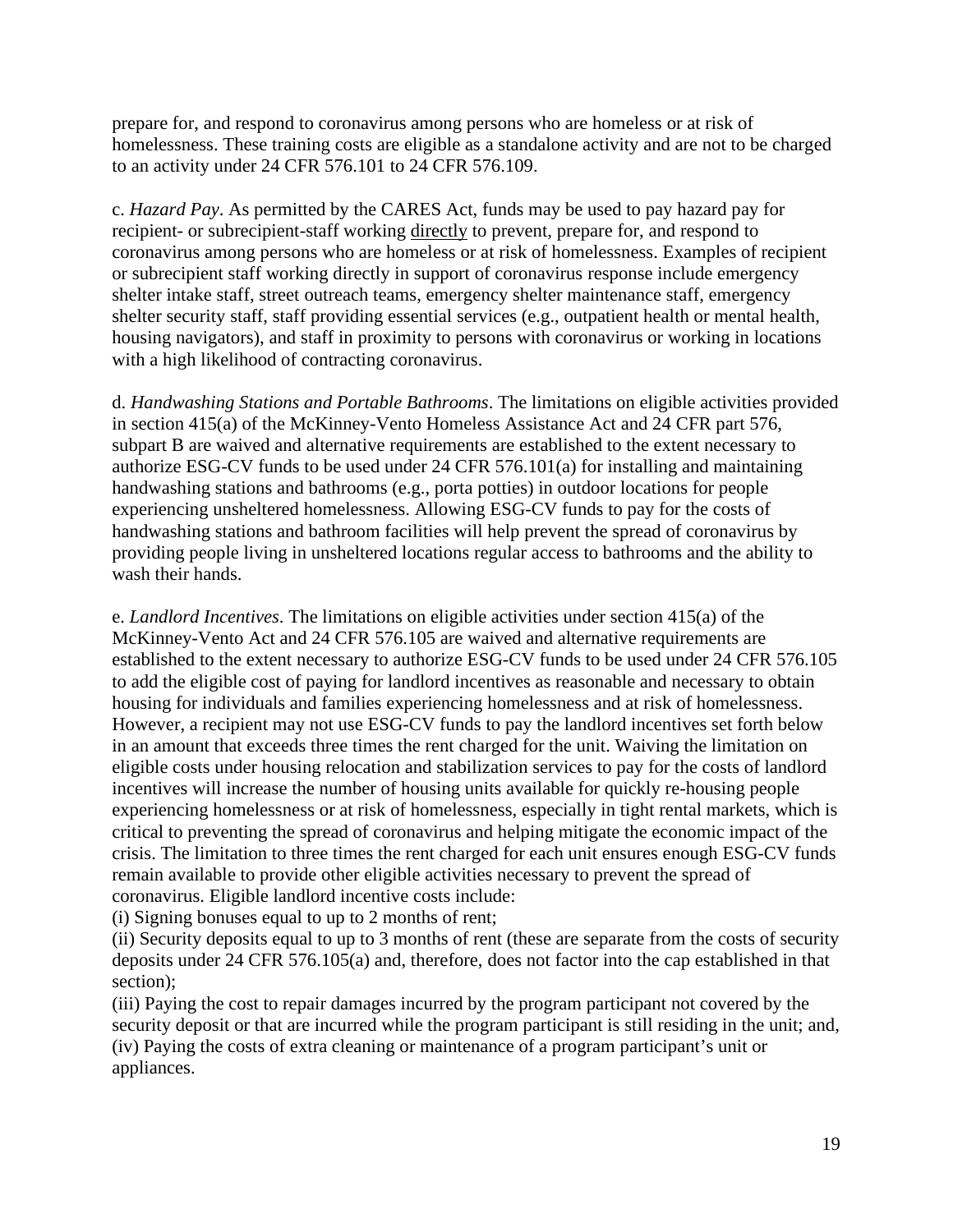To support these costs, the recipient must determine and document that each of these costs is reasonable under the program participant's particular circumstances, and not more than is necessary to house the program participant.

f. *Volunteer Incentives.* The limitations on eligible activities provided in section 415(a) of the McKinney-Vento Homeless Assistance Act and 24 CFR part 576, subpart B are waived and alternative requirements are established to the extent necessary to authorize ESG-CV funds to be used under 24 CFR 576.101(a), 24 CFR 576.102(a)(1), and 24 CFR 576.105(b) for the cost of providing reasonable incentives to volunteers (e.g., cash or gift cards) who have been and are currently helping to provide necessary street outreach, emergency shelter, essential services, and housing relocation and stabilization services during the coronavirus outbreak. Waiving this requirement to allow the payment of reasonable costs of volunteer incentives will increase the number of people available to provide the needed services and connections to housing to individuals and families experiencing homelessness to prevent the spread of coronavirus.

g. *Cell Phones and Internet.* The limitations on eligible activities provided in section 415(a) of the McKinney-Vento Homeless Assistance Act and 24 CFR part 576, subpart B are waived and alternative requirements are established to the extent necessary to authorize ESG-CV funds to be used under  $24$  CFR 576.101(a), 24 CFR 576.102(a)(1), and 24 CFR 576.105(b) for the costs of providing temporary cell phones for individuals and families experiencing homelessness, receiving rapid re-housing assistance under the Continuum of Care (CoC) Program, Youth Homelessness Demonstration Program (YHDP), and ESG Program, receiving homelessness prevention assistance under the ESG Program, or residing in permanent supportive housing funded under the CoC and YHDP Programs. To qualify as an eligible cost, the cell phone must be owned by the recipient/subrecipient, and the wireless service plan must be the recipient/subrecipient's, but the phone may be loaned to program participants and the wireless service cost may be paid as needed to enable program participants to participate in activities necessary to obtain or maintain housing (e.g., to interview for jobs, to receive health and mental health services, or to continue education). The phone and phone service may be loaned to the participant while stay-at-home or social distancing orders are in effect in the community in which the program participant resides, or while they continue to need it to participate in activities necessary to obtain and maintain housing that remain virtual even after social distancing measures are relaxed and must be returned to the recipient/subrecipient when no longer necessary for these purposes. Waiving the limitations on eligible costs under street outreach, emergency shelter, and housing relocation and stabilization services and allowing ESG-CV funds to pay for these costs will allow individuals and families experiencing homelessness, or receiving rapid re-housing or homelessness prevention assistance, or residing in permanent supportive housing to participate in important activities. Such activities include interviewing for jobs and receiving services necessary to obtain and maintain housing during the period that stay-at-home and social distancing measures are in effect to avoid exposure to and prevent the spread of coronavirus, as well as to continue participating in these activities to the extent that they remain virtual even after social distancing measures are relaxed (e.g., continued virtual employment and education) in order to obtain and maintain housing during the economic downturn caused by coronavirus.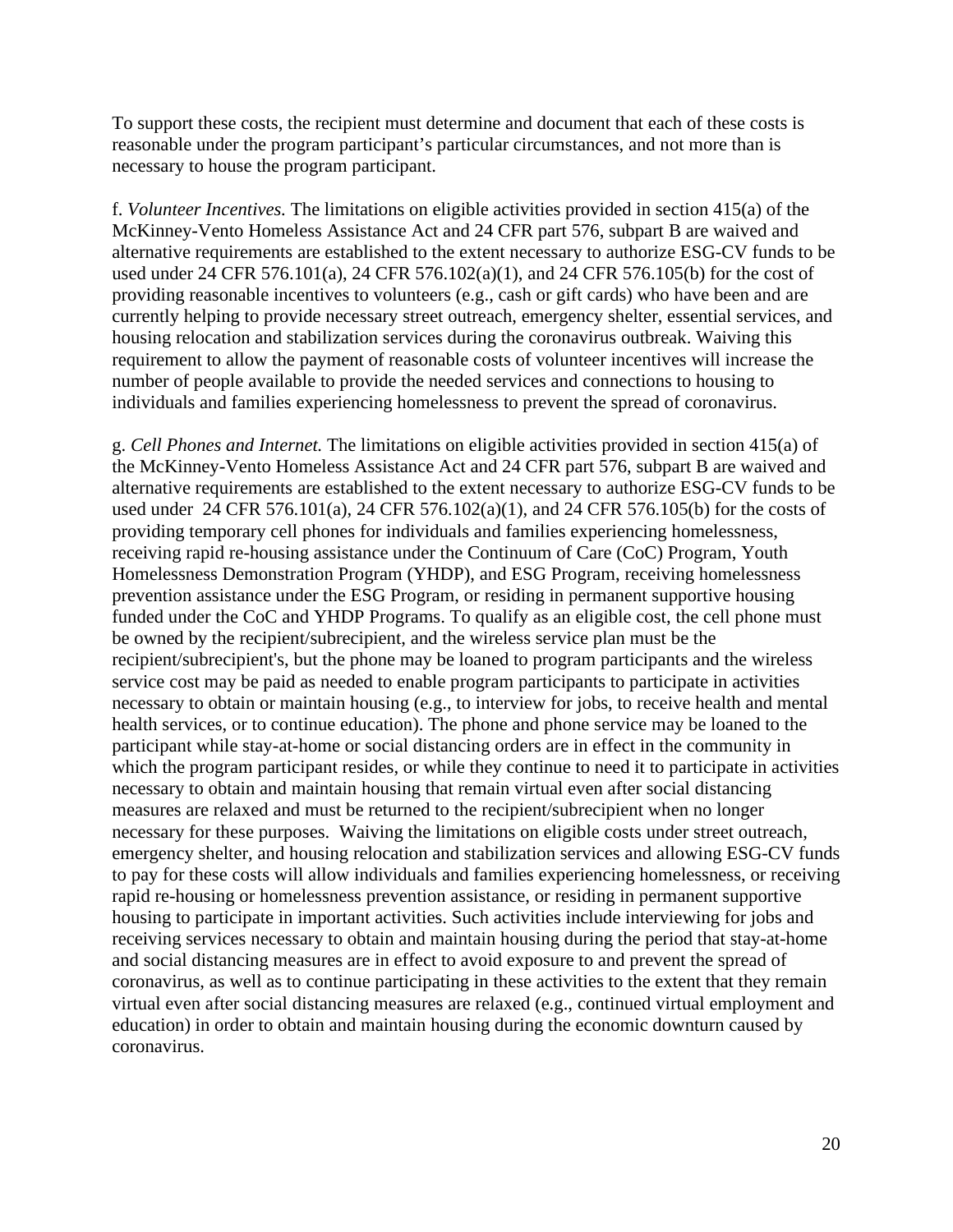h. *Personal Protective Equipment (PPE) for Program Participants.* While ESG-CV funds can currently be used to purchase PPE for program participants as an essential service under emergency shelter and street outreach and as necessary to participate in eligible activities under rapid re-housing and homelessness prevention assistance, the limitations on eligible activities provided in section 415(a) and 24 CFR 576.105(b) are waived and alternative requirements are established to the extent necessary to authorize ESG-CV funds to be used to buy PPE (such as masks, disposable gloves, and hand sanitizer) for program participants receiving homelessness prevention and rapid re-housing assistance to the extent the program participant needs the PPE to avoid exposure to and prevent the spread of coronavirus (e.g., to go out in public or enter common areas of housing).

i. *Furniture and Household Furnishings.* The limitations on eligible activities provided in 24 CFR 576.105(b) are waived and alternative requirements are established to the extent necessary to authorize ESG-CV funds to be used to buy furniture and household furnishings for use by program participants while they are receiving homelessness prevention and rapid re-housing assistance. Furniture and other household furnishings can help establish program participants in housing, which can contribute to housing stability. Therefore, this waiver and alternative requirement are necessary to help program participants obtain and maintain housing, which is critical to preventing the spread of coronavirus during the period that stay-at-home and social distancing measures are required or recommended. This waiver and alternative requirement are also needed in order to respond to coronavirus by assuring program participants can still obtain and maintain housing during the economic downturn caused by coronavirus when their incomes and resources are not enough to obtain the furniture necessary to contribute to housing stability. Additionally, recipients are reminded that if ESG-CV funds are used to purchase household furnishings, they will be subject to the requirements for equipment at 2 CFR 200.313, including the disposition requirements included in paragraph (e) of that section.

j. *Essential Services for Individuals and Families Receiving Rapid Re-housing and Homelessness Prevention Assistance.* The limitation on eligible activities provided in section 415(a) of the McKinney-Vento Act and 24 CFR 576.102(a)(1), 24 CFR 576.103, and 24 CFR 576.104 are waived to the extent necessary to allow ESG-CV funds to be used for the costs of providing essential services established at 24 CFR 576.102(a)(1) to program participants receiving rapid rehousing and homelessness prevention assistance as necessary to assist them to obtain and maintain housing. Recipients are reporting that program participants receiving rapid re-housing and homelessness prevention assistance require services beyond those allowed at 24 CFR 576.105(b) – such as mental health services, outpatient health services, transportation, substance abuse services – to help them obtain and maintain housing. Therefore, this waiver and alternative requirement are necessary to help program participants obtain and maintain housing, which is critical to preventing the spread of coronavirus and mitigating its impact on program participants during the economic downturn caused by coronavirus.

k. *Centralized or Coordinated Assessment.* The limitations on eligible activities provided in Section 415(a) of the McKinney-Vento Homeless Assistance Act and 24 CFR Part 576, subpart B are waived to the extent necessary to authorize ESG-CV funds to be used to pay for the additional costs needed to update, enhance, and operate the applicable centralized or coordinated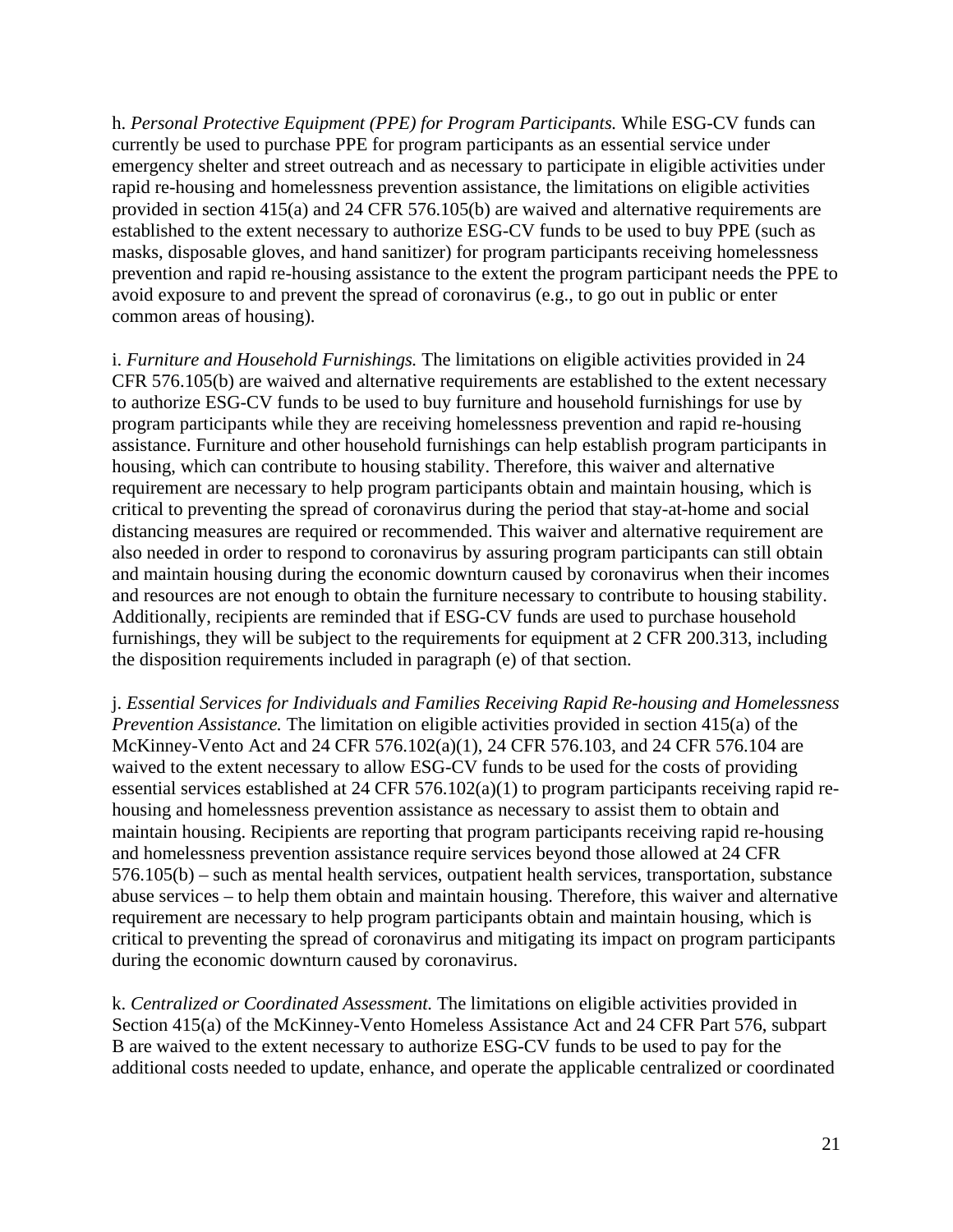assessment system under 24 CFR 576.400(d) to prevent, prepare for, and respond to coronavirus, subject to the following alternative requirements:

(i) The cost documentation must show that the use of ESG-CV funds is limited to the increase in system costs due to coronavirus; and

(ii) The recipient's use of funds for this activity must be coordinated with the applicable Continuum of Care to ensure ESG-CV funding is used for the most critical centralized or coordinated assessment needs to allow the CoC to quickly prioritize and refer to assistance individuals and families experiencing homelessness and at risk of homelessness. Assuring the centralized or coordinated assessment system remains capable of quickly prioritizing and connecting individuals and families to appropriate housing and services is necessary to prevent the spread of coronavirus and to mitigate the economic impact by providing stability in housing to eligible individuals and families.

l. *Renters Insurance.* The limitations on eligible activities provided in 24 CFR 576.105(a) are waived to the extent necessary to authorize ESG-CV funds to pay for renters insurance for program participants receiving rapid re-housing or homelessness prevention assistance. In order to pay for renters insurance for program participants, the recipient or subrecipient must:

(i) demonstrate that the payment of renters insurance is necessary to obtain or maintain housing (e.g., the landlord requires renters to have renters insurance to reside in the unit); and (ii) pay the renters insurance directly to the insurance company on behalf of the program participant.

Recipients and subrecipients report that some landlords require their renters to carry renters insurance and many program participants do not have the funds available to pay for renters assistance. Therefore, in these cases when renters insurance is required by a landlord, this waiver and alternative requirement is necessary to help program participants obtain and maintain housing, which is necessary to both prevent the spread of coronavirus and help program participants obtain and maintain housing in tight rental markets during the economic downturn caused by coronavirus.

m. *Vaccine Incentives.* The limitations on eligible activities provided in Section 415(a) of the McKinney-Vento Homeless Assistance Act and 24 CFR Part 576, Subpart B are waived to the extent necessary to authorize recipients and subrecipients to make direct, cash payments of up to \$50 per dose to people experiencing homelessness as an incentive for receiving a coronavirus vaccine. ESG-CV funds may only be used for vaccine incentives to the extent that other vaccine incentives are inaccessible or unavailable to people experiencing homelessness within the community. Receiving the vaccine is critical to preventing the spread of coronavirus. However, getting vaccinated, including following up with the second dose required by some of the available vaccines, can be particularly challenging for people who do not have a stable place to call home. Research has demonstrated that providing incentives to people, including those experiencing homelessness, to receive vaccines increases the uptake of vaccination. Therefore, this waiver and alternative requirement is necessary to assure people experiencing homelessness receive vaccination and prevent the spread of coronavirus.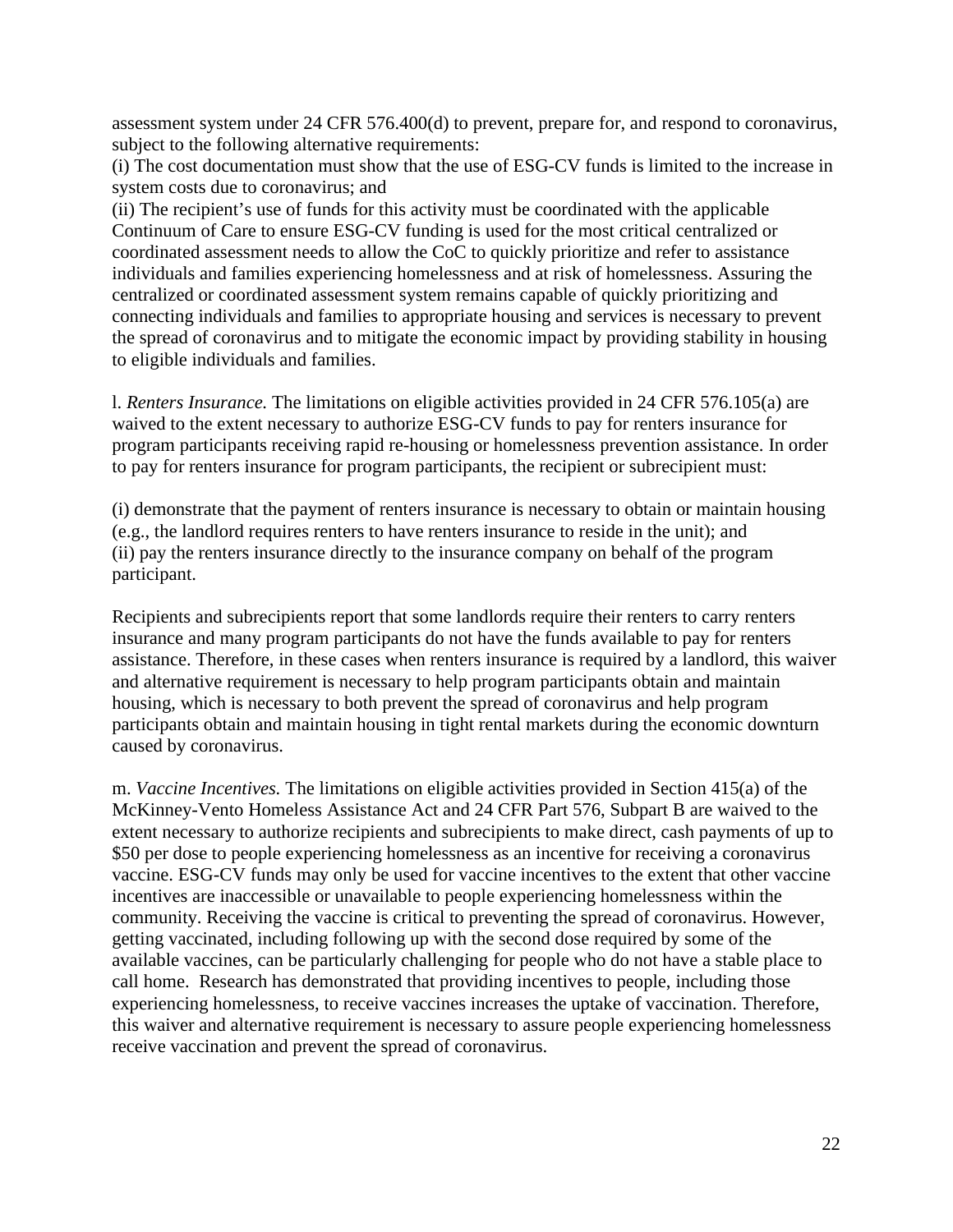n. *Laundry.* The limitations on eligible activities provided in Section 415(a) of the McKinney-Vento Homeless Assistance Act and 24 CFR 576, subpart B are waived and alternative requirements are established to the extent necessary to authorize ESG-CV funds to be used under 24 CFR.576.101(a) for the costs of providing laundry services to prevent the spread of coronavirus among individuals and families experiencing unsheltered homelessness, including by paying for laundry trucks to outdoor locations where people are residing. Allowing ESG-CV funds to pay for the costs of laundry services will help prevent the spread of coronavirus by providing people living in unsheltered locations regular access to laundry which cleans and disinfects clothing.

o. *Sponsor-based Rental Assistance.* As an alternative to tenant-based rental assistance and project-based rental assistance, sponsor-based rental assistance may be funded as provided below when necessary to use rapid re-housing and homelessness prevention assistance to re-house program participants quickly in permanent housing where landlords might not otherwise be willing to rent to them. Adding this flexibility is critical to limiting the spread of coronavirus among individuals and families experienced or at risk of homelessness and helping them obtain housing in tight rental markets during the economic downturn caused by coronavirus. Accordingly, the following waivers and alternative requirements are established for the provision of sponsor-based rental assistance with ESG-CV funds:

(i) The limitation of rental assistance to tenant-based rental assistance and project-based rental assistance in 24 CFR 576.106(a)(4) is waived, and 24 CFR 576.106(h) and (i) will not apply.

(ii) The recipient or subrecipient must execute a sponsor-based rental assistance agreement with a separate government agency, instrumentality, or nonprofit organization ("sponsor") to subsidize the rent of program participants who are referred to be housed in units owned or leased by the sponsor. The rental assistance agreement may cover one or more permanent housing units owned or leased by the sponsor. Each unit covered by the rental assistance agreement ("sponsored unit") may only be occupied by program participants, except as provided under paragraph (iii) below. Under no circumstances may the rental assistance agreement commit ESG funding to be expended or provide assistance beyond the applicable period of performance for the funding.

(iii) The recipient or subrecipient may pay up to 100 percent of the rent for the first month that the sponsored unit becomes available for rent to a new program participant, provided that a program participant signs a lease and moves into the unit before the end of the month for which that first month's rent is paid. This payment must not exceed the rent to be charged under the new program participant's lease, and unless the program participant moves in during the last half of the month that is paid, this payment must be included when determining that program participant's total rental assistance. This payment may be at the beginning of the agreement or after the payment permitted under paragraph (iv) below, as long as payments are made for different months.

(iv) The recipient or subrecipient may make monthly rental assistance payments only for each whole or partial month a sponsored unit is leased to a program participant, except that if a program participant moves out of a sponsored unit before expiration of the rental assistance agreement, the recipient or subrecipient may use ESG-CV funds to cover up to 100 percent of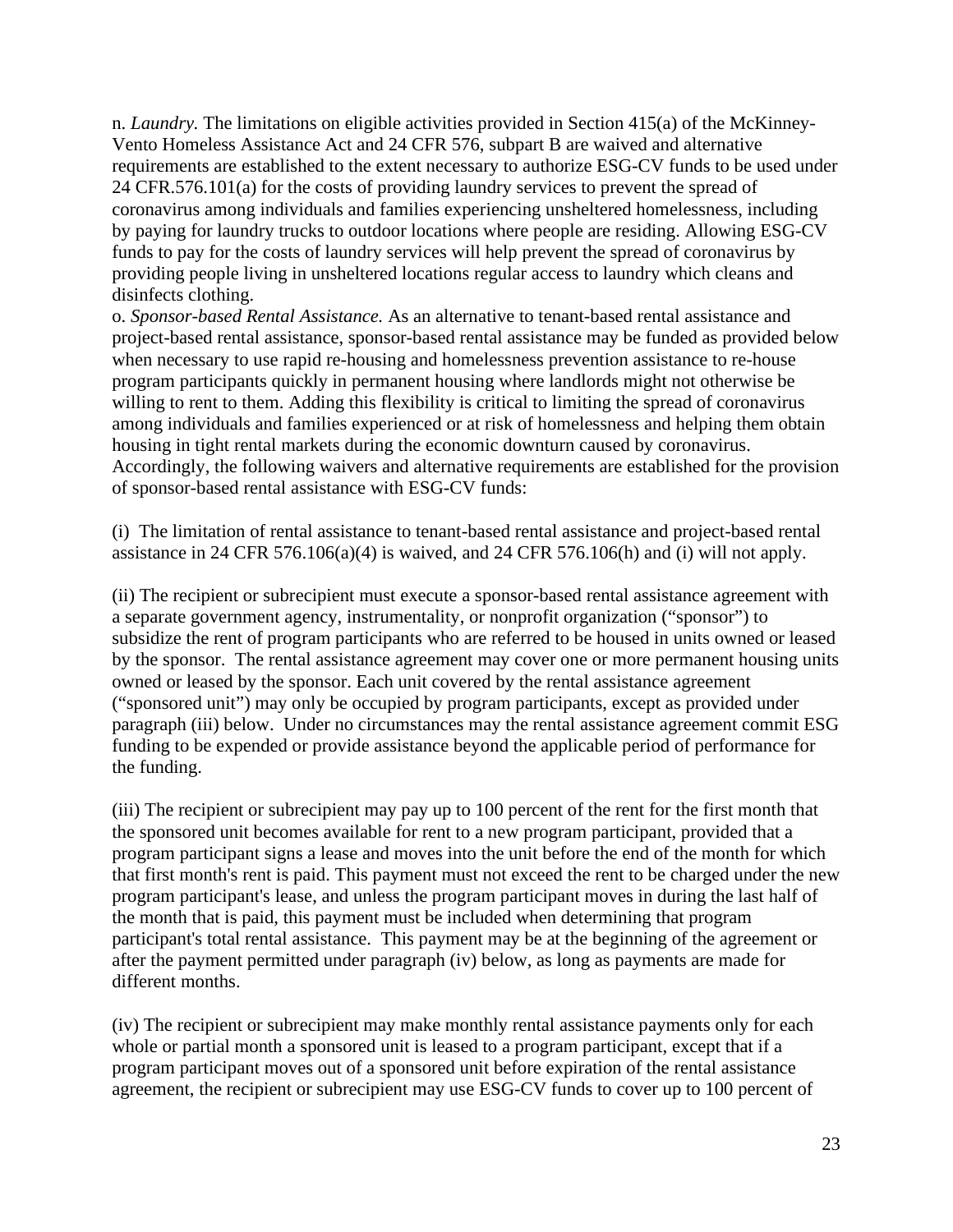the rent for the unit for up to 30 days from the end of the month in which the unit was vacated, while recipient or subrecipient work together with the sponsor to house another eligible program participant in that unit. This payment will not count toward the total rental assistance provided to the next program participant housed in the unit, unless the program participant moves in during the first half of the month that is paid using this flexibility. The limitations on eligible activities in section 415(a) of the McKinney-Vento Act are waived to the extent they would prohibit these payments.

(v) The initial requirement in 24 CFR 576.404(a), which prohibits conditioning any type or amount of ESG assistance on an individual's or family's acceptance or occupancy of emergency shelter or housing owned by the recipient, the subrecipient, or a parent or subsidiary of the subrecipient, is waived to the extent necessary to require that the program participant rent a unit owned by the sponsor to benefit from this form of rental assistance. However, in no case may a recipient or subrecipient execute a sponsor-based rental assistance agreement with itself or its parent or subsidiary organization.

(vi) In all other respects, sponsor-based rental assistance must be administered in accordance with the same requirements that apply to tenant-based and project-based rental assistance under 24 CFR part 576, the waivers and alternative requirements in this Notice, and other applicable ESG waivers; except that the references to "owner" and "housing owner" will be understood to refer to the "sponsor," when those terms appear in 24 CFR 576.105, 576.106, 576.409, and 576.500(h); the references to "lease" in 24 CFR 576.105, 576.106, 576.409, and 576.500(h) will be understood to refer to the lease or sublease (as applicable) between the program participant and the sponsor for the "sponsored unit" in which the program participant will reside; and the references to "project-based rental assistance" in 24 CFR 576.409 will be understood to refer to "sponsor-based rental assistance."

### 4. *Waivers, Alternative Requirements and Statutory Flexibilities for Existing Eligible Activities.*

a. *Eligibility for Homelessness Prevention Assistance.* The requirements at 24 CFR 576.103 that provide that individuals or families who meet the criteria in paragraph (2), (3), or (4) of the "homeless" definition in 24 CFR 576.2 and have an annual income below 30 percent of median family income for the area, as determined by HUD, are eligible for homelessness prevention assistance is waived and an alternative requirement is established where individuals and families who meet the criteria in paragraph (2), (3), or (4) of the "homeless" definition and have an annual income that does not exceed the Very Low Income Limit for the area as established by HUD for HUD's Section 8 and Public Housing Programs at

[www.huduser.gov/portal/datasets/il.html,](http://www.huduser.gov/portal/datasets/il.html) are eligible for homelessness prevention assistance. This alternative requirement will ease administrative burden for recipients and subrecipients by establishing a single income limit for households qualifying for homelessness prevention assistance and assist more households maintain housing and prevent homelessness which is necessary to prevent the spread of coronavirus.

### b. *Short-Term and Medium-Term Rental Assistance*.

(i) *Providing rental assistance in units with rents above Fair Market Rent (FMR).* The requirement at 24 CFR 576.106(d) that prohibits rental assistance where the rent for the unit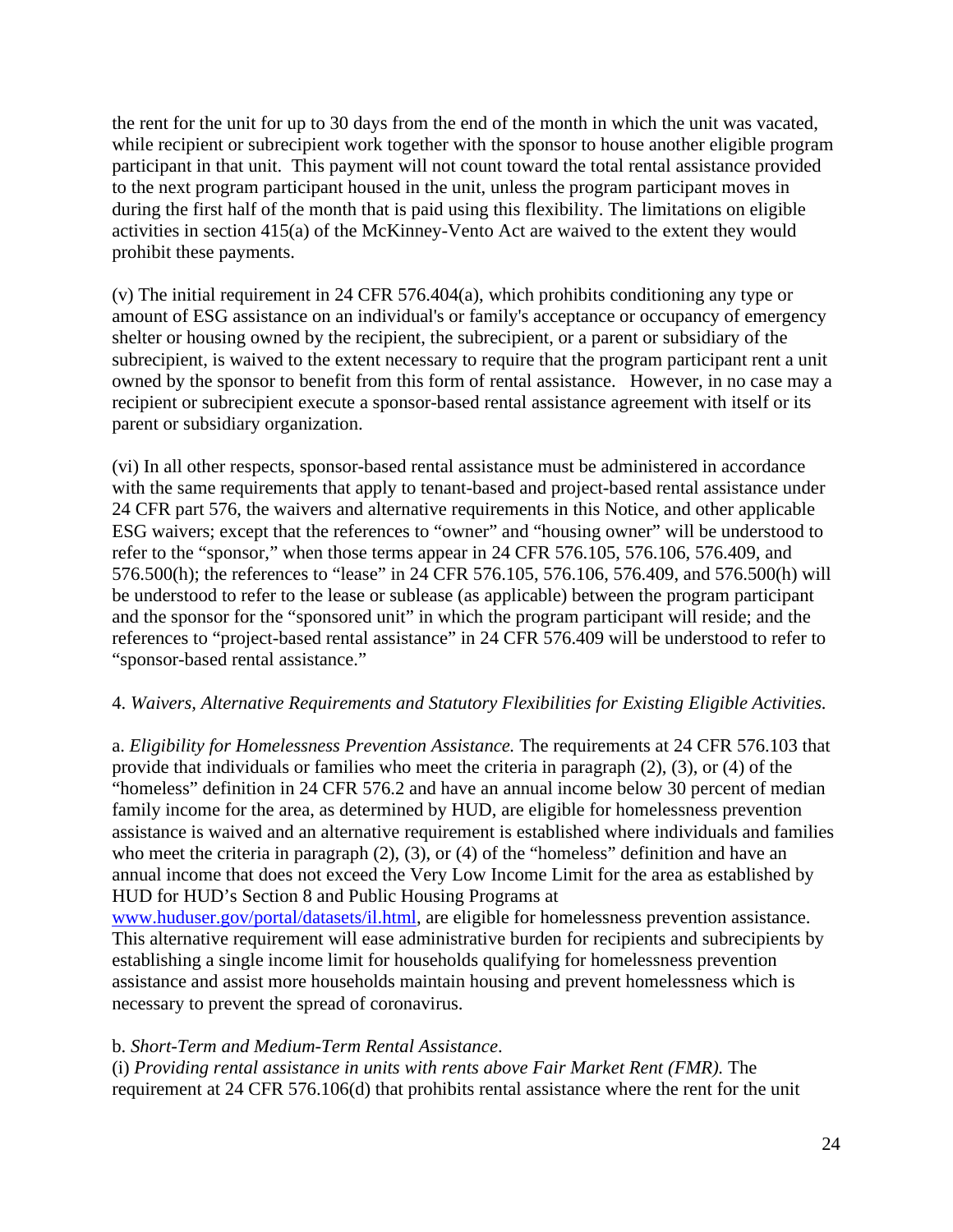exceeds the FMR established by HUD, as provided under 24 CFR Part 888, is waived so long as the rent complies with HUD's standards of rent reasonableness, as established under 24 CFR 982.507. Waiving this requirement will allow recipients to help program participants move quickly into housing or retain their existing housing, which is especially critical to reducing the spread of coronavirus and responding to coronavirus. This waiver provides additional flexibility beyond the waiver made available to the ESG Program on March 31, 2020 and extended to ESG-CV funds on May 22, 2020 by permitting ESG recipients to provide rental assistance for program participants, whose current rent exceeds the FMR and by allowing recipients to use this waiver as needed throughout the period they are providing rental assistance to prevent, prepare for, and respond to coronavirus.

(ii) The limitations in section  $415(a)(4)$  of the McKinney-Vento Act and 24 CFR 576.106(i)(3) are waived to the extent necessary to establish the following alternative requirement for projectbased rental assistance provided under 24 CFR 576.106(i): The recipient or subrecipient may make monthly rental assistance payments only for each whole or partial month an assisted unit is leased to a program participant, except that if a program participant moves out of an assisted unit before expiration of the agreement, the recipient or subrecipient may use ESG-CV funds to cover up to 100 percent of the rent for the unit for up to 30 days from the end of the month in which the unit was vacated, while the recipient or subrecipient attempts to house another eligible program participant in that unit. This payment will not count toward the total rental assistance provided to the next program participant housed in the unit, unless the program participant moves in during the first half of the month that is paid using this flexibility. This payment will not prevent paying up to 100 percent of the first month's rent for the new program participant as provided under 24 CFR 576.106(i)(2), as long as the payments are made for different months. This flexibility is necessary to assure recipients and subrecipients can maintain the availability of assisted units in which individuals and families experiencing or at risk of homelessness can be quickly re-housed, which is critical to preventing the spread of coronavirus and helping individuals and families experiencing and at risk of homelessness obtain housing in tight rental markets during the economic downturn caused by coronavirus.

c. *Administrative Costs*. As permitted by the CARES Act, a recipient may use up to 10 percent of its total ESG-CV grant for administrative costs specified in 24 CFR 576.108.

d. *No Cap for Emergency Shelter and Street Outreach Activities*. As permitted in the CARES Act, ESG-CV funds may be used for emergency shelter and street outreach activities without regard to the spending cap established by section 415(b) of the McKinney-Vento Act and 24 CFR Part 576.100(b). The same flexibility applies to using ESG-CV funds to establish and operate temporary emergency shelters.

e. *Hotel/Motel Costs*. As permitted under 24 CFR 576.102(a)(3), eligible costs include a hotel or motel voucher for homeless individuals and families where no appropriate emergency shelter is available. Additionally, the limitations on eligible activities provided in section 415(a) of the McKinney-Vento Act and 24 CFR part 576, subpart B are waived and alternative requirements are established to the extent necessary to authorize ESG-CV funds to be used for the following hotel or motel costs for individuals and families experiencing homelessness, receiving rapid rehousing assistance under the CoC or ESG Programs, receiving homelessness prevention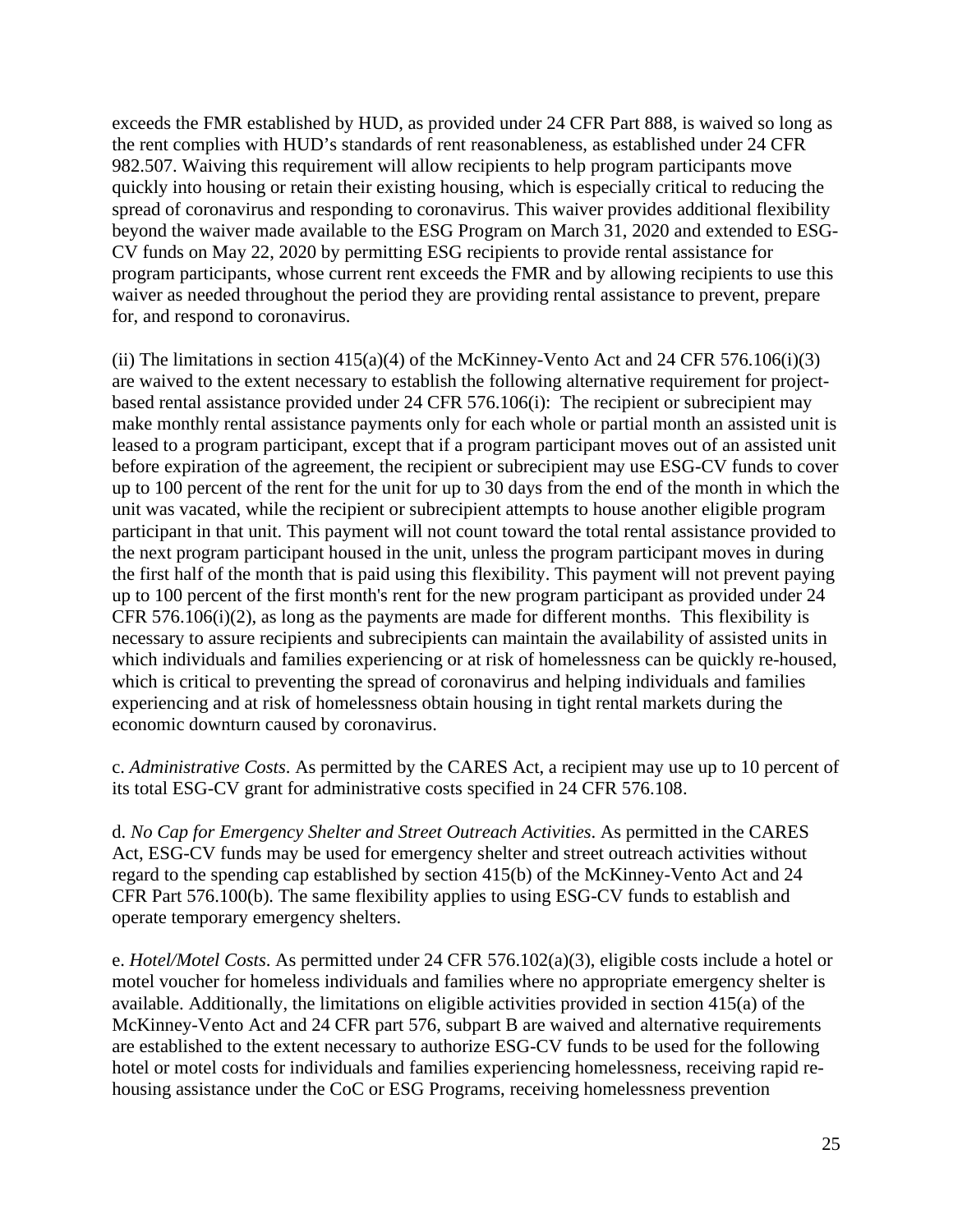assistance under the ESG Program, or residing in permanent supportive housing. The recipient or subrecipient may pay for a hotel or motel room directly or through a hotel or motel voucher. Additionally, funds can be used to pay for cleaning of hotel and motel rooms used by program participants as well as to repair damages caused by program participants above normal wear and tear of the room. Further, funds can be used to provide essential services as established at 24 CFR 576.102(a)(1) to program participants residing in these hotels. These flexibilities are provided to allow recipients to secure hotel and motel rooms more quickly to be available when needed to prevent the spread of coronavirus (for example, when a program participant needs to isolate to keep from spreading the virus to other shelter occupants or household members) and to meet the service needs of program participants while they are residing there.

f. *Housing Stability Case Management.* Providing housing stability case management is necessary to help program participants maintain housing; however, recipients are reporting that the limitation of 30 days for providing housing stability case management while the program participant is seeking housing does not often provide enough time to help a program participant obtain new housing, particularly in tight rental markets and where landlords are reluctant to rent to households with limited income. Therefore, HUD is waiving the 30-day limit established in 24 CFR 576.105(b)(2) to the extent necessary to allow recipients or subrecipients to provide up to 60 days of housing stability case management while the program participant is seeking housing. This waiver and alternative requirement is necessary to help recipients and subrecipients continue to assist program participants in obtaining new housing, which is crucial to preventing the spread of coronavirus, and will continue to be necessary after social distancing measures are no longer in effect but rental markets remain tight due to the economic downturn caused by coronavirus.

g. *Helping Current ESG Program Participants Maintain Housing.* In order to ensure current program participants receiving homelessness prevention and rapid re-housing assistance do not lose their housing during the coronavirus public health crisis and the subsequent economic downturn caused by the crisis, the requirements in 24 CFR 576.105(c) and 576.106(a) are waived as follows:

(i) The requirement at 24 CFR 576.105(c) limiting the total period of time for which any program participant may receive the services under paragraph (b) to 24 months during any 3-year period is waived; and

(ii) The requirement at 24 CFR 576.106(a) limiting the total number of months a program participant can receive rental assistance to 24 months in a 3-year period is waived.

h. *HMIS Lead Activities.* The limitations on eligible activities provided in section 415(a) of the McKinney-Vento Act and 24 CFR Part 576, subpart B are waived to the extent necessary to authorize ESG funds to be used under 24 CFR 576.107 to pay for HMIS costs beyond where they are related to collecting data on ESG program participants and ESG Program activities to the extent they are necessary to help the geographic area prevent, prepare for, and respond to coronavirus. Additionally, 24 CFR 576.107 that limits recipients to paying for the costs at 24 CFR 576.107(b) is waived to allow recipients that are not the HMIS Lead, as designated by the Continuum of Care, to pay for costs at 24 CFR 576.107(b), either directly or by sub-granting to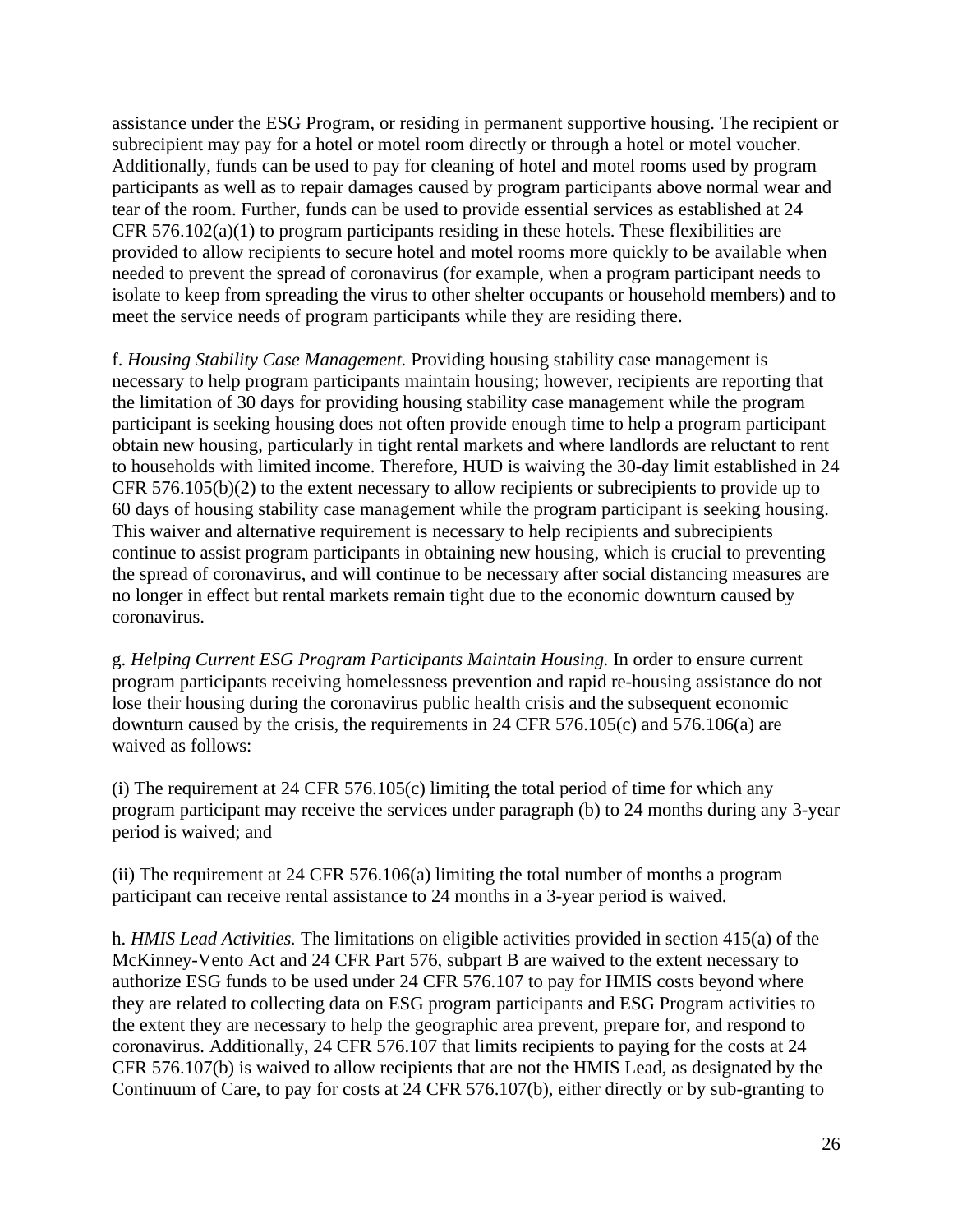the HMIS Lead if the HMIS Lead is an eligible subrecipient to the extent that the HMIS costs are necessary to help the geographic area prevent, prepare for, and respond to coronavirus. This waiver and these alternative requirements provide additional flexibility beyond the waiver made available to the ESG Program on March 31, 2020 and extended to ESG-CV funds on May 22, 2020 by permitting ESG recipients who are not also HMIS Leads to pay for the costs eligible at 24 CFR 576.107(b) and lifting the 6-month limit on the waiver so that this flexibility applies throughout the period the recipient or subrecipient uses funds to prevent, prepare for, and respond to coronavirus. Additionally, this waiver provides additional flexibility for ESG funds to be used on HMIS costs even when they are not related to ESG program participants or ESG activities when necessary to collect and report better data about the impact of coronavirus across the community. These flexibilities will allow communities to collect data that is necessary to coordinate and report on activities to prevent, prepare for, and respond to coronavirus among individuals and families experiencing homelessness, at risk of homelessness, and receiving homeless assistance.

i. *Legal Services.* Legal services established in 24 CFR 576.102(a)(1)(vi) and 24 CFR 576.105(b)(4) are limited to those services necessary to help program participants obtain housing or keep a program participant from losing housing where they currently reside.

j. *Assisting Program Participants with Subleases.* To the extent that the references to "owner" and "lease" in 24 CFR 576.105 and 576.106 restrict program participants from receiving assistance in units they sublease from the primary leaseholder, that restriction is waived and the following alternative requirement is established: When a program participant chooses to rent a unit through a legally valid sublease with the primary leaseholder for the unit, the terms "owner" and "housing owner" are waived and replaced with "primary leaseholder," and the term "lease" will be understood to refer to the sublease, when those terms appear in 24 CFR 576.105, 576.106, 576.409, and 576.500(h). This additional flexibility will expand the permanent housing options for individuals and families experiencing and at risk of homelessness, which is critical to preventing the spread of coronavirus and helping individuals and families experiencing and at risk of homelessness obtain housing in tight rental markets during the economic downturn caused by coronavirus.

**F. Program Requirements**. The requirements at 24 CFR part 576, subpart E apply, except as otherwise established in this Notice.

1. *Activities Carried out in Indian Areas.* ESG recipients may carry out activities in Indian Areas. Recipients carrying out projects in Indian Areas through employees, contractors, or subrecipients must obtain the consent of the Indian tribe with jurisdiction over the Indian Area.

2. *Consultation with the Continuum of Care*. As provided under the CARES Act, ESG-CV funds are not subject to the CoC consultation requirements at 24 CFR 576.400(a).

3. *Coordination with Other Targeted Homeless Services.* To ensure funds are deployed quickly to address the immediate public health crisis and prevent the spread of coronavirus, the coordination requirements at 24 CFR 576.400(b) are waived.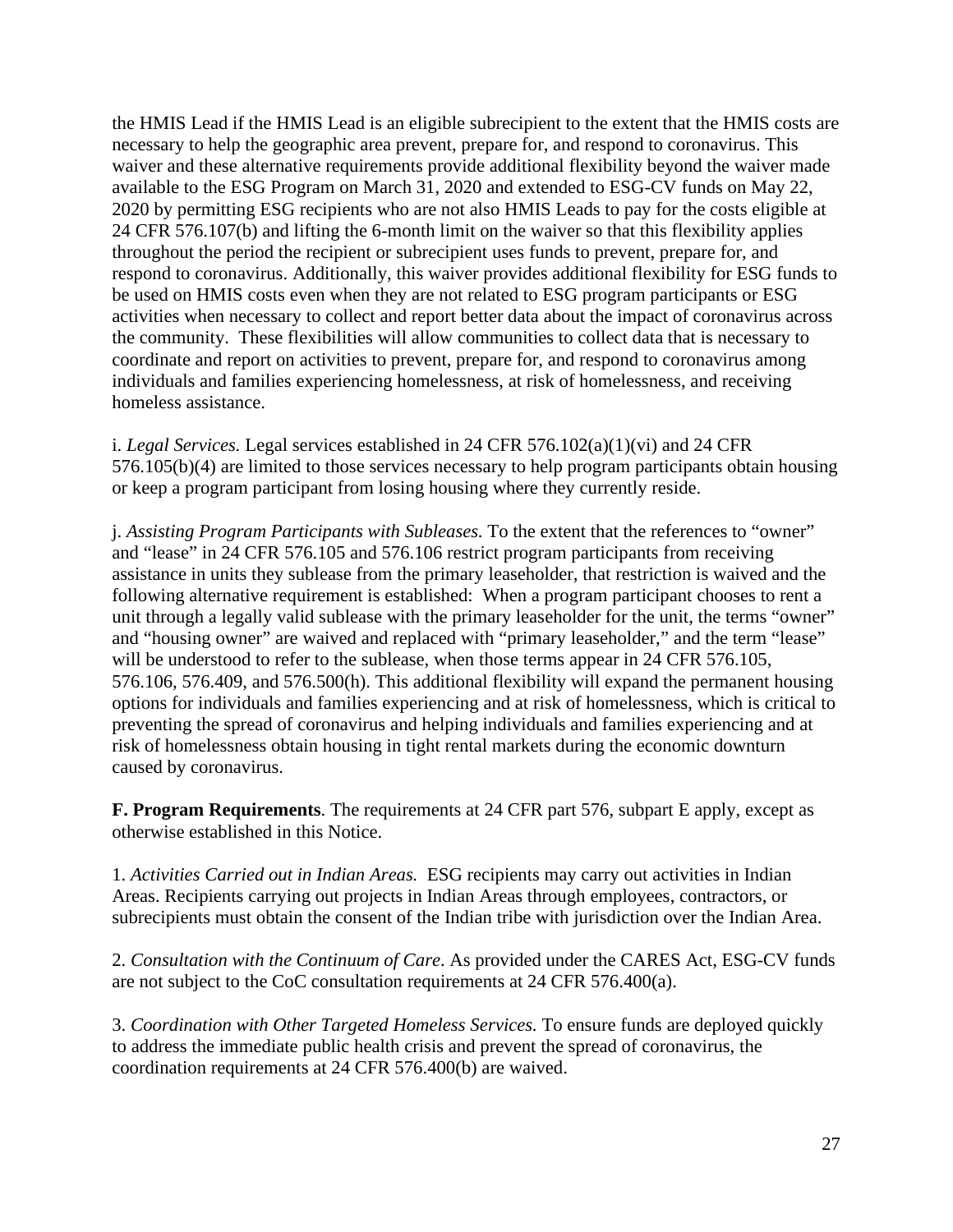4. *System and Program Coordination with Mainstream Resources.* To ensure funds are deployed quickly to address the immediate public health crisis and prevent the spread of coronavirus, the coordination requirements at 24 CFR 576.400(c) are waived.

5. *Centralized or Coordinated Assessment, Written Standards for Administering Assistance, and HMIS.* With respect to costs incurred between January 21, 2020 and June 30, 2020 that are allowable under this Notice but not under 24 CFR Part 576, the requirements to use the CoC's centralized or coordinated assessment under 24 CFR 576.400(d), administer the assistance in accordance with written standards as provided under 24 CFR 576.400(e), and participate in HMIS under Section 416(f) of the McKinney-Vento Act and 24 CFR 576.400(f) are waived for the first 60 days of the project's operation. HUD has determined this waiver is necessary to allow jurisdictions to quickly implement activities necessary to prevent the spread of coronavirus and account for the time needed to integrate these activities into centralized or coordinated assessment and HMIS, and revise the written standards for administering assistance to account for the new program flexibilities.

6. *Housing Stability Case Management*. As required by 24 CFR 576.401(a) and (c), the recipient and its subrecipient must determine the available services and assistance that each ESG-CV program participant will need to achieve independent living and avoid further housing instability or homelessness, and the recipient and its subrecipient must assist each ESG-CV program participant, as needed, to obtain those services and assistance. However, HUD is making an across-the-board waiver of the ESG requirement in 24 CFR 576.401(e)(1) that housing stability case managers meet not less than once per month with each program participant receiving homelessness prevention or rapid re-housing assistance. HUD is waiving this requirement for all program participants receiving this assistance after qualifying as homeless, in order to be consistent with the CARES Act prohibition stated in Section III.F.12. Additionally, HUD is waiving the requirement for all program participants receiving assistance after qualifying as at risk of homelessness, in order to prevent the spread of coronavirus and reduce the barriers to providing the homelessness prevention that is necessary to respond to coronavirus. This waiver provides additional regulatory relief beyond the waiver HUD made available on March 31, 2020 for annual ESG funds and extended on May 22, 2020 for annual ESG funds and ESG-CV funds, by lifting the 3-month limitation established May 22, 2020, and making the waiver of 24 CFR 576.401(e)(1) apply throughout the period the recipient or subrecipient uses funds to prevent, prepare for, and respond to coronavirus.

7. *Shelter and Housing Standards*. The requirements at 24 CFR 576.403 apply to all emergency shelter and housing supported with ESG funds except as provided below:

a. *Lead-Based Paint Remediation and Disclosure Requirements.* The lead-based paint remediation and disclosure requirements of 24 CFR 576.403(a) apply to all shelters for which ESG-CV funds are used and all housing occupied by program participants.

b. *Temporary Emergency Shelter.* The habitability requirements at 24 CFR 576.403(b) do not apply to temporary emergency shelters that have been determined by state or local health officials to be necessary to prevent, prepare for, and respond to coronavirus. However, recipients and subrecipients must still comply with nondiscrimination and applicable accessibility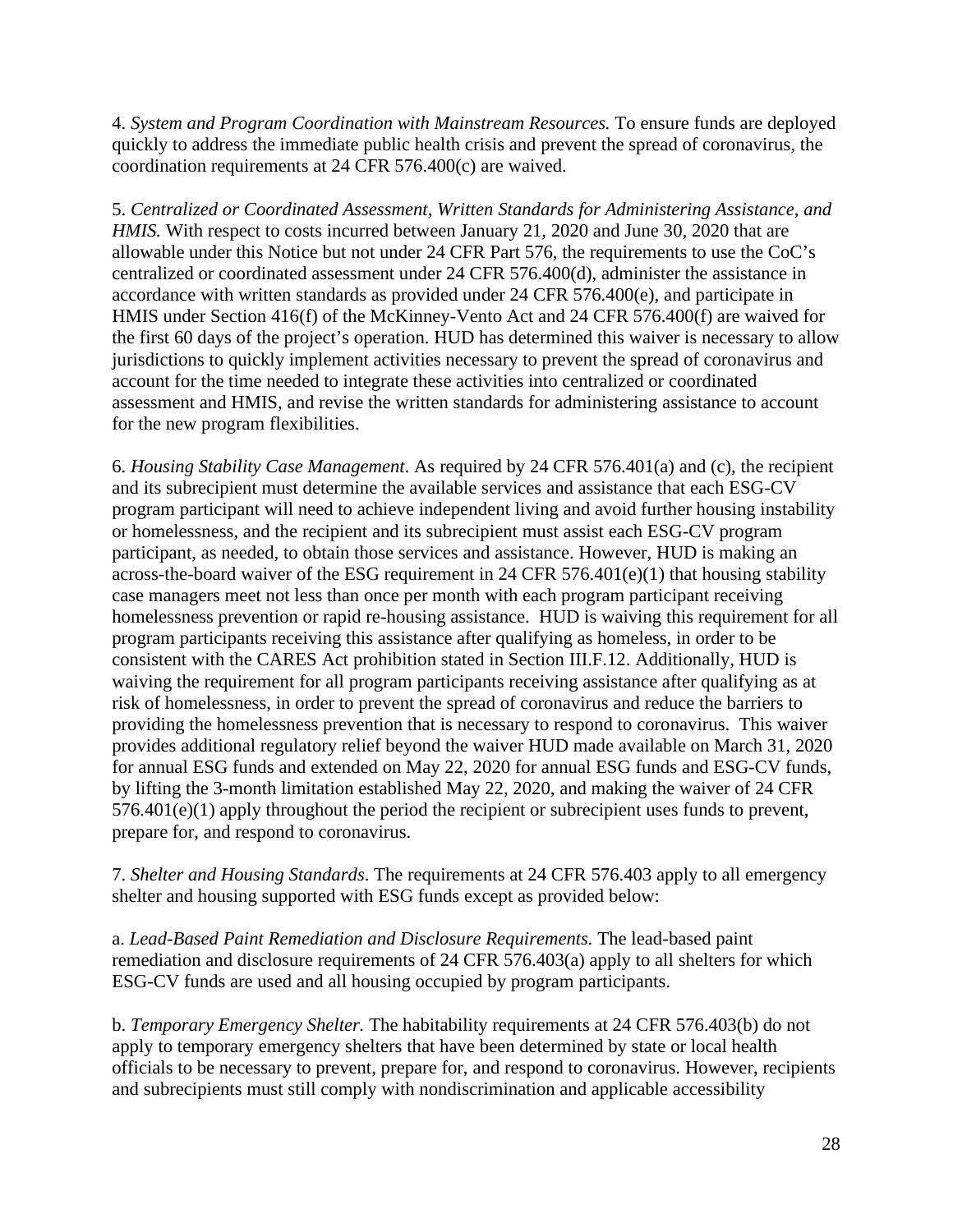requirements, including requirements under Section 504 of the Rehabilitation Act, the Fair Housing Act, the Americans with Disabilities Act, and their implementing regulations. See also 24 CFR 576.407(a).

c. *Habitability Inspections when Providing Housing Relocation and Stabilization Services – Homelessness Prevention.* The requirement at 24 CFR 576.403(c) that recipients and subrecipients may not use ESG funds to help a program participant remain in housing that does not meet minimum habitability standards outlined in that section is waived to the extent necessary to allow the recipient or subrecipient to provide housing relocation and stabilization services under 24 CFR 576.105(b) to help individuals and families remain in their existing housing or move into new housing. During the coronavirus pandemic the best way to help prevent the spread of coronavirus is to help individuals and families at risk of homelessness maintain their current housing or remain in their existing housing until a different housing unit can be identified. Additionally, the coronavirus pandemic created an economic downturn that put many at risk of losing their housing, including housing they rent or share with others. Providing housing relocation and stabilization services can help these households maintain their current housing by avoiding eviction records or additional economic insecurity caused by having to pay security deposits and other costs related to renting a new unit. Therefore, allowing recipients and subrecipients to provide housing relocation and stabilization services under the homelessness prevention component is necessary to prevent, prepare for, and respond to coronavirus. This alternative requirement does not waive the requirements at 24 CFR 576.403(c) with respect to other activities under the homelessness prevention component or with respect to any activity under the rapid re-housing component.

8. *Environmental Review Requirements*. Except as otherwise provided in this notice for temporary emergency shelters that have been determined by State or local health officials to be necessary to prevent, prepare for, and respond to coronavirus, "responsible entities" (as defined in 24 CFR 58.2) must assume all of the responsibilities with respect to environmental review, decision making, and action required under 24 CFR Part 58. Also, as required by 24 CFR 58.4(a), when a State distributes funds to a responsible entity, the State must provide for appropriate procedures by which these responsible entities will evidence their assumption of environmental responsibilities. In accordance with these requirements and section 100261(3) of the MAP-21 Act, 24 CFR 576.407(d) does not apply.

Environmental regulations at 24 CFR 58.22 prohibit ESG recipients and any other participant in the development process from committing HUD or non-HUD funds to a project until the environmental compliance review process has been successfully completed or until receipt of the Authority to Use Grant Funds, if applicable. In addition, until the environmental compliance review process has been successfully completed or until receipt of the Authority to Use Grant Funds, neither a recipient nor any participant in the development process may commit non-HUD funds on or undertake an activity or project if the activity or project would have an adverse environmental impact or limit the choice of reasonable alternatives.

Emergency Environmental Review Procedures: HUD's environmental review regulations in 24 CFR Part 58 include two provisions that may be relevant to environmental review procedures for activities to prevent, prepare for, or respond to coronavirus. The first is 24 CFR § 58.34(a)(10),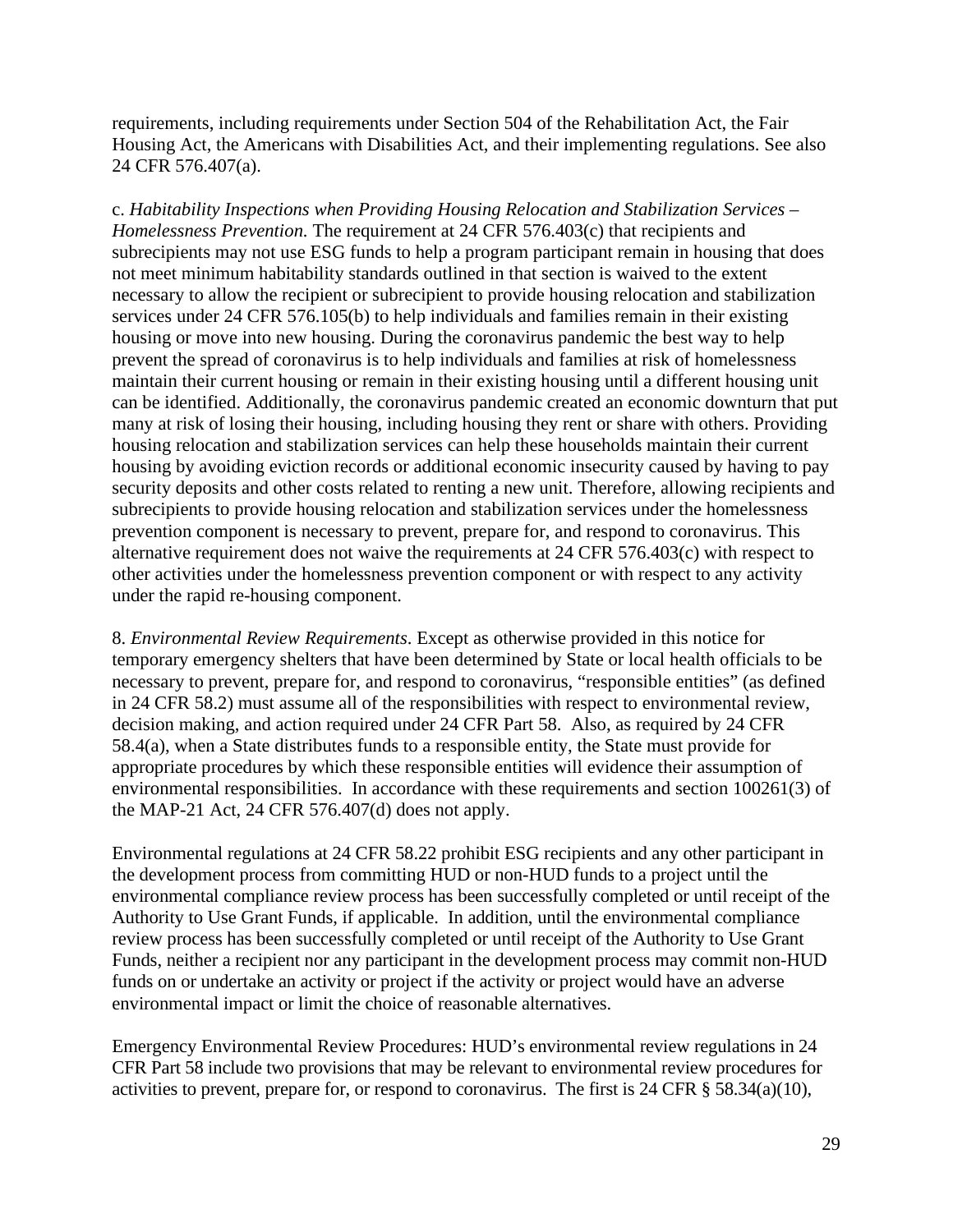which provides an exemption for certain activities undertaken in response to a national or locally declared public health emergency. The second is a streamlined public notice and comment period in the regulation at 24 CFR 58.33, which may apply in some cases for emergency activities undertaken to prevent, prepare for, or respond to coronavirus. The application of these two provisions following a presidentially-declared or locally-declared public health emergency are discussed in the Notice, *Guidance on conducting environmental review pursuant to 24 Part 58 for activities undertaken in response to the public health emergency as a result of COVID-19* (available at: [https://www.hud.gov/sites/dfiles/OCHCO/documents/2020-07cpdn.pdf\)](https://www.hud.gov/sites/dfiles/OCHCO/documents/2020-07cpdn.pdf). 9. *Procurement*. As provided by the CARES Act, the recipient may deviate from the applicable procurement standards (e.g., 24 CFR 576.407(c) and (f) and 2 CFR 200.317-200.326) when procuring goods and services to prevent, prepare for, and respond to coronavirus. If the recipient deviates from its procurement standards then the recipient must establish alternative written procurement standards, and maintain documentation on the alternative procurement standards used to safeguard against fraud, waste, and abuse in the procurement of goods and services to prevent, prepare for, and respond to coronavirus. This alternative requirement is necessary to ensure the funds are used efficiently and effectively to prevent, prepare for, and respond to coronavirus. Notwithstanding this flexibility, the debarment and suspension regulations at 2 CFR part 180 and 2 CFR part 2424 apply as written.

10. *Prohibition Against Duplication of Benefits*. Section 312 (42 U.S.C. 5155) of the Robert T. Stafford Disaster Relief and Emergency Assistance Act, as amended (42 U.S.C. 5121 et seq.) prohibits duplication of benefits for programs that provide financial assistance to people or entities suffering losses because of a major disaster or emergency. "Duplication of benefits" occurs when Federal financial assistance is provided to a person or entity through a program to address losses resulting from a Federally-declared emergency or disaster, and the person or entity has received (or would receive, by acting reasonably to obtain available assistance) financial assistance for the same costs from any other source (including insurance), and the total amount received exceeds the total need for those costs. Recipients must establish and maintain adequate procedures to prevent any duplication of benefits with ESG-CV funds. HUD will issue additional guidance to facilitate compliance with this requirement.

11. *Prohibitions on Internet and Telecommunications Equipment.* The use of ESG-CV funds to maintain or establish any computer network is subject to the prohibition in section 417 of the Transportation, Housing and Urban Development, and Related Agencies Appropriations Act, 2020 (Pub. L. 116-94, Div. H, §417), which section 23003 of the CARES Act applies to all CARES Act funding. Recipients and subrecipients must comply with the prohibition on certain telecommunications and video surveillance services or equipment under 2 CFR 200.216. Recipients and subrecipients must take reasonable steps to prevent payment of ESG funds for use of internet and telecommunications equipment for unauthorized purposes and activities prohibited by Federal, state, or local law.

12. *Provision of Supportive Services*. Although HUD strongly encourages the use of supportive services when necessary, as required by the CARES Act, individuals and families experiencing homelessness must not be required to receive treatment or perform any other prerequisite activities as a condition for receiving shelter, rental assistance, or other services provided with ESG-CV funds.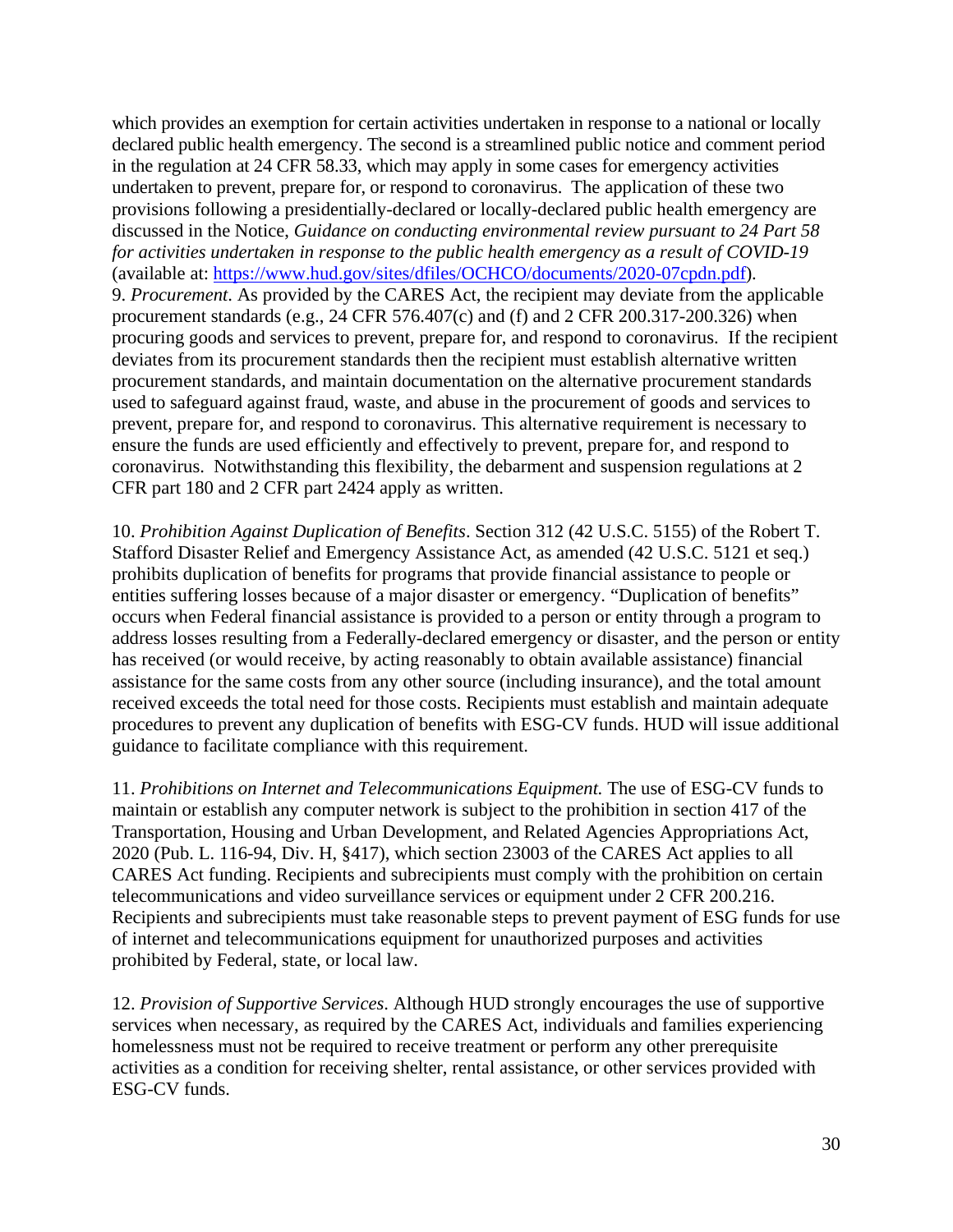#### 13. *Re-evaluations.*

a. As required by 24 CFR 576.401(b), the recipient or subrecipient must re-evaluate a program participants eligibility and the types and amounts of assistance the program participant needs in accordance with the requirements of that section. However, HUD is waiving 24 CFR 576.401(b)(i), which requires that the re-evaluation must verify the program participant does not have an annual income that exceeds 30 percent of median family income for the area, as determined by HUD, and establishing the alternative requirement that the re-evaluation must verify the program participant does not have an annual income that exceeds the Very Low-Income limit for the area, as established for HUD's Section 8 and Public Housing programs at [www.huduser.gov/portal/datasets/il.html.](http://www.huduser.gov/portal/datasets/il.html) HUD has determined that increasing the annual income allowance for program participants receiving rapid re-housing and homelessness prevention assistance will help program participants maintain housing, thus preventing the spread of coronavirus.

b. 24 CFR 576.401(b), which requires recipients or subrecipients providing homelessness prevention assistance to re-evaluate a program participant's eligibility, and the types and amounts of assistance the program participant needs not less than once every three months is waived so long as recipients and subrecipients providing homelessness prevention assistance reevaluate a program participant's eligibility, and the types and amounts of assistance the program participant needs, not less than once every six months. HUD has determined this waiver and alternative requirement is necessary to help program participants remain stable in housing during the economic uncertainty caused by coronavirus. This waiver and alternative requirement provide additional flexibility beyond the waiver made available to the ESG Program on March 31, 2020 and extended to ESG-CV funds on May 22, 2020 by lifting the two-year limit on the waiver so that this flexibility applies throughout the period the recipient uses funds to prevent, prepare for, and respond to coronavirus.

14. As required by 24 CFR 576.403(c), the recipient or subrecipient cannot use ESG-CV funds to help a program participant remain or move into housing that does not meet the minimum habitability standards provided in that section. However, HUD is waiving this requirement for recipients or subrecipients who apply the applicable Housing Quality Standards (HQS) under 24 CFR 982.401, except 24 CFR 982.401(j) need only be applied to housing occupied by program participants receiving tenant-based rental assistance. HUD has determined waiving the requirement at 24 CFR 567.403(c) is necessary to allow recipients and subrecipients to use the housing inspection process with which they are most familiar, easing administrative burden, while continuing to ensure housing meets minimum quality standards and quickly housing or helping program participants maintain housing thus preventing the spread of coronavirus.

**G. Reporting Requirements**. The requirements at 24 CFR 576.500 apply except as otherwise established in this Notice

1. *Reporting Requirement.* Recipients will be required to report on uses of the ESG-CV funds through submission of project data to the Sage HMIS Repository. In addition to the Consolidated Annual Performance and Evaluation Report (CAPER), recipients are required to submit quarterly reports to HUD regarding their ESG-CV grants 30 days after the close of each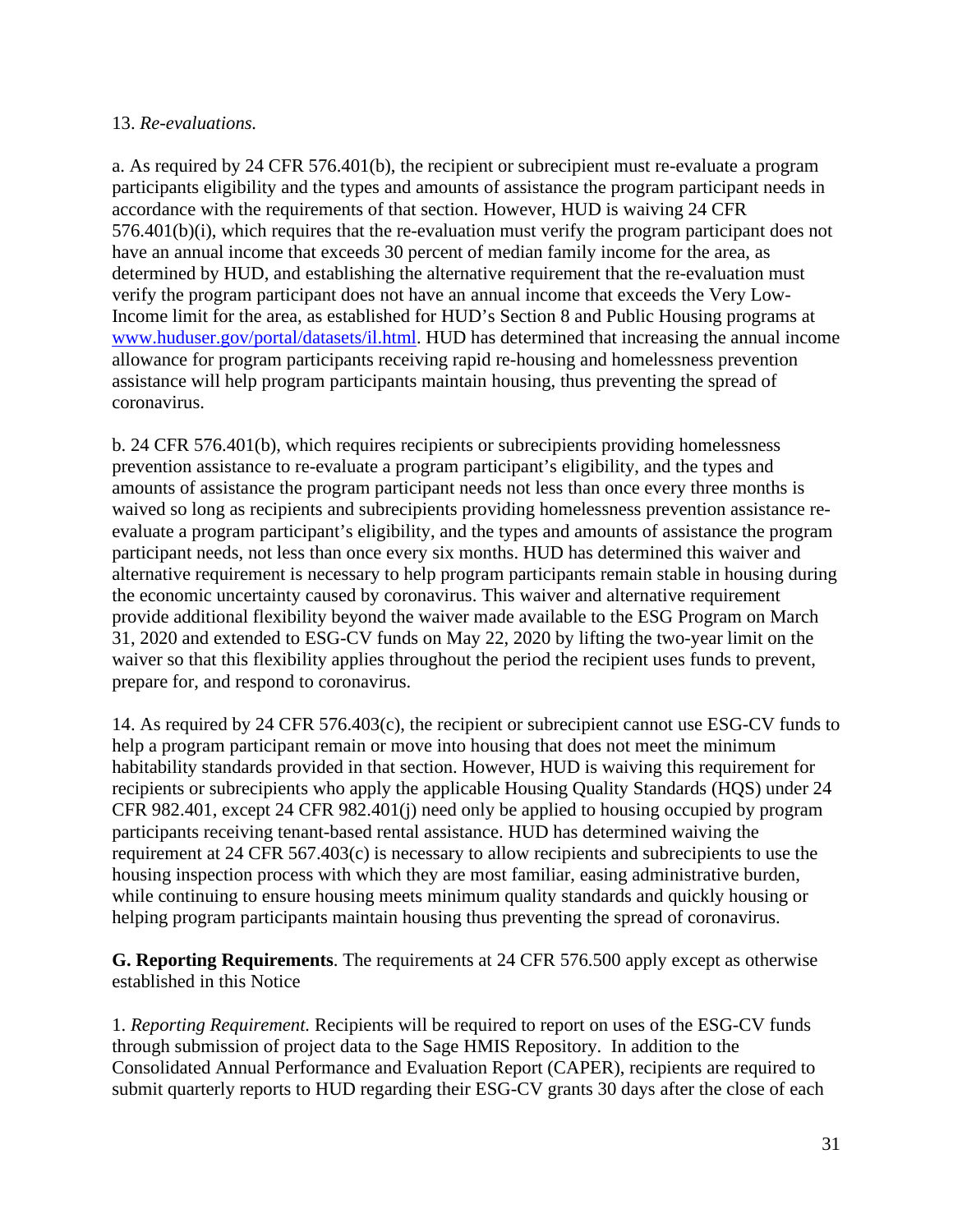quarter. Recipients will submit data on program participants served, report on expenditures, and provide narratives on unique CARES Act activities.

2. *Additional CARES Act Reporting.* Section 15011 of the CARES Act requires that recipients of \$150,000 or more of CARES Act funding submit, not later than 10 days after the end of each calendar quarter, a report containing information regarding the amount of funds received; the amount of funds obligated or expended for each project or activity; a detailed list of all such projects or activities, including a description of the project or activity; and detailed information on any subcontracts or subgrants awarded by the recipient. As outlined in the Office of Management and Budget (OMB) memorandum, M-20-21, existing reporting requirements are anticipated to meet the requirements of section 15011, but the content and format for this reporting is still under development and will need to be reviewed against current program practices. HUD will work in coordination with OMB to ensure that this requirement can be fulfilled by recipients of CARES Act funding in a manner that utilizes to the greatest extent possible existing reporting streams, providing the necessary transparency and accountability with minimal additional burden. If additional reporting is necessary, HUD will release further guidance in the near future.

## **IV. PRIOR ESG APPROPRIATIONS**

**A. Applicability of this Notice to Annual ESG Funds.** In accordance with the authority provided by the CARES Act, the same flexibilities (including statutory exemptions, waivers, and additional eligible activities) established for ESG-CV funds in the CARES Act and this Notice apply to FY2020 and prior fiscal year ESG funds ("annual ESG funds") a recipient uses to prevent, prepare for, and respond to coronavirus until September 30, 2022, subject to the following conditions:

1. If the recipient has not already done so, it must identify the specific activities and funding allocated to prevent, prepare for, or respond to coronavirus in the IDIS activity description before drawing down funds in accordance with the flexibilities provided in this Notice;

2. The recipient must report the amount of annual ESG funds expended to prevent, prepare for, and respond to coronavirus in the CAPER by component type for each annual grant;

3. The recipient must amend its consolidated plan in accordance with 24 CFR 576.200(b) and 24 CFR 91.550, subject to any applicable HUD waivers and the conditional ESG-CV exemption from consultation and citizen participation requirements;

4. The recipient must develop and implement policies and procedures to assure and document that:

a. the ESG-CV flexibilities are used only for activities and costs that are to prevent, prepare for, and respond to coronavirus; and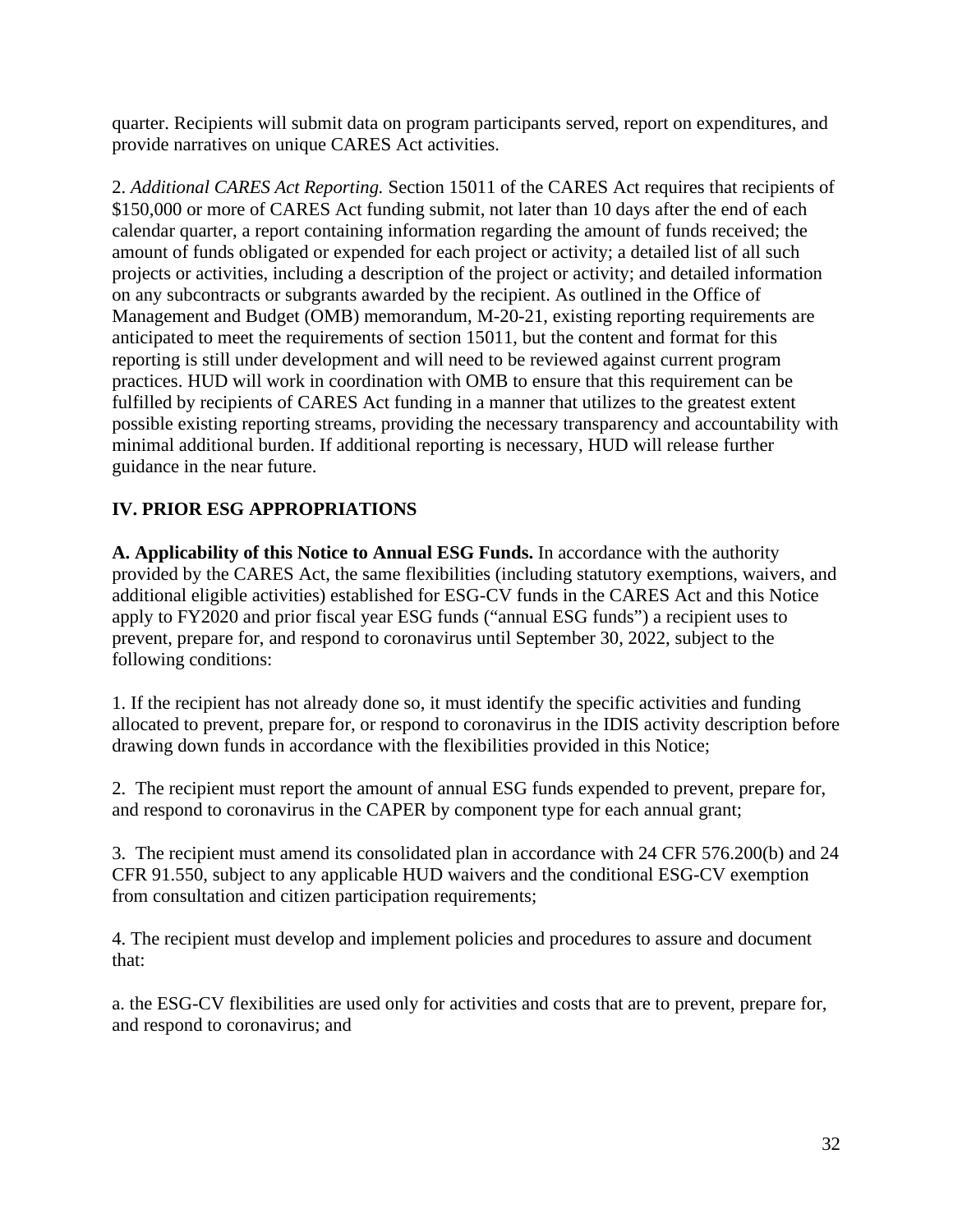b. the use of annual ESG funds under the ESG-CV flexibilities meets the same conditions that apply to the use of ESG-CV funds under those flexibilities (including the prohibition against conditioning homeless assistance as provided in Section III.F.12 of this Notice), except that – (i) The prohibition against conditioning homeless assistance as provided in Section III.F.12 of this notice only applies as a condition for using ESG-CV flexibilities with respect to expenditures made with annual ESG funds after the date that is 30 days from the date of this Notice; and

(ii) The waivers and alternative requirements with respect to the expenditure and recapture requirements in section III.B.2 of this Notice and the reporting requirements in section III.G of this notice do not apply to annual ESG funds.

5. Before using any annual ESG funds to carry out eligible activities directly as permitted by section III.A.1 of this Notice, a recipient that is a State must amend their annual action plan as discussed in that section and submit the new certifications that HUD is providing in the Appendices to this Notice, as further explained in Section VI.

**B. Clarification of Changes from CPD Notice 20-08.** The key differences between these conditions and the conditions provided in the corresponding section of CPD Notice 20-08 are as follows:

1. The extension of ESG-CV flexibilities (including statutory exemptions, waivers, and additional eligible activities) to annual ESG funds used to prevent, prepare for, and respond to coronavirus now includes the CARES Act's exemption from consultation and citizen participation to annual ESG funds, provided that the recipient publishes its planned use of annual ESG funds under these flexibilities, at a minimum, on the Internet at the appropriate government web site or through other electronic media (as provided above for ESG-CV funds);

2. Although the CARES Act prohibition described in Section III.F.12 of this Notice did not apply to the use of annual ESG funds prior to this notice, HUD is adding that prohibition to the conditions for applying ESG-CV flexibilities to expenditures of annual ESG funds after the date that is 30 days from the date of this Notice;

3. The conditions for extending the waivers and alternative requirements to annual ESG funds no longer exclude alternative requirements that are more limiting than 24 CFR part 576, because HUD has removed the alternative requirements in CPD Notice 20-08 that were more limiting on medium-term rental assistance and emergency shelter costs;

4. The conditions have been revised to clarify that annual ESG grants are not subject to the enhanced CARES Act reporting requirements and the expenditure timeframes provided for the ESG-CV grants.

## **V. PROCESS FOR REQUESTING ADDITIONAL FLEXIBILITY**

The CARES Act provides the Secretary the authority to waive, or specify alternative requirements, for any provision of any statute or regulation that the Secretary administers in connection with ESG-CV funds (except for requirements related to fair housing,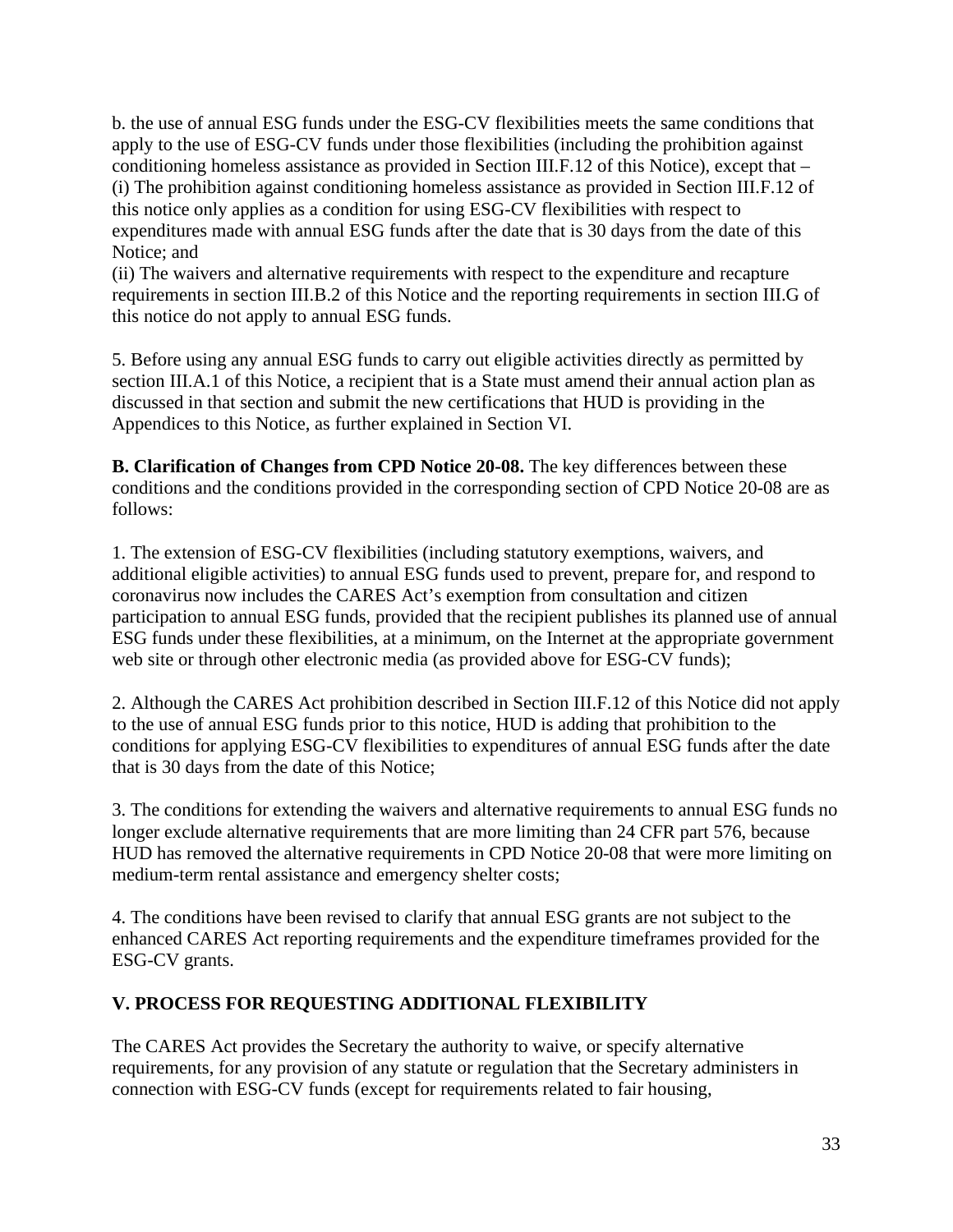nondiscrimination, labor standards, and the environment), if the Secretary finds that good cause exists for the waiver or alternative requirement and such waiver or alternative requirement is necessary to prevent, prepare for, and respond to coronavirus. The CARES Act also permits the Secretary to apply these waivers and alternative requirements to annual ESG funds (including FY 2020 and prior fiscal year ESG grant funds) to the extent recipients use those funds to prevent, prepare for, and respond to coronavirus.

If a recipient or subrecipient needs more flexibility than is provided in this Notice, the recipient may request a waiver by submitting a request addressed to the Secretary of HUD. The request must include the following: a description of the project; the citation to the statutory and regulatory requirements that the recipient is requesting to waive; an explanation of the reasons why the Secretary should determine that good cause exists for the waiver and how the waiver is necessary to prevent, prepare for, and respond to coronavirus.

HUD may find that additional information is needed to make a determination regarding a submitted waiver request. In these cases, HUD may contact the recipient at any time to request additional information to support a previous request.

## **VI. CERTIFICATIONS**

For purposes of all ESG funds, recipients must submit certifications as required by the McKinney-Vento Act. However, the program flexibilities provided under the CARES Act and this Notice make the following exceptions and clarifications necessary.

A. As provided by the CARES Act HUD cannot require ESG-CV funds to be matched and under this Notice, HUD is extending this match exemption to annual ESG grant funds used to prevent, prepare for, and respond to coronavirus. Accordingly, any match certification submitted is not valid with respect to those funds.

B. As provided by the CARES Act, period of use certifications required by Section  $416(c)(1)$  of the McKinney Vento Act do not apply to temporary emergency shelters funded in accordance with that Act. Accordingly, any period of use certification is not valid with respect to the use of those funds for temporary emergency shelters.

C. HUD provided Interim ESG-CV Certifications that reflect program flexibilities under the CARES Act. If a recipient submitted interim certifications for the first or second allocation of ESG-CV funding, then it does not need to resubmit certifications in Appendix I for that allocation unless the recipient is a State that is exercising the flexibility to carry out activities directly as provided in Section III.A.I. States electing to exercise the flexibility to carry out activities directly must submit the new ESG-CV certifications in Appendix I.

D. Except as otherwise provided in paragraph 3 above, the ESG-CV certifications in Appendix I must be submitted by all States and non-States applying to receive Emergency Solutions Grants Program funding under the CARES Act for each allocation of ESG-CV funding. These certifications are the same standard ESG certifications HUD requires from non-States, except that the match certification is removed and the CARES Act's exemption of temporary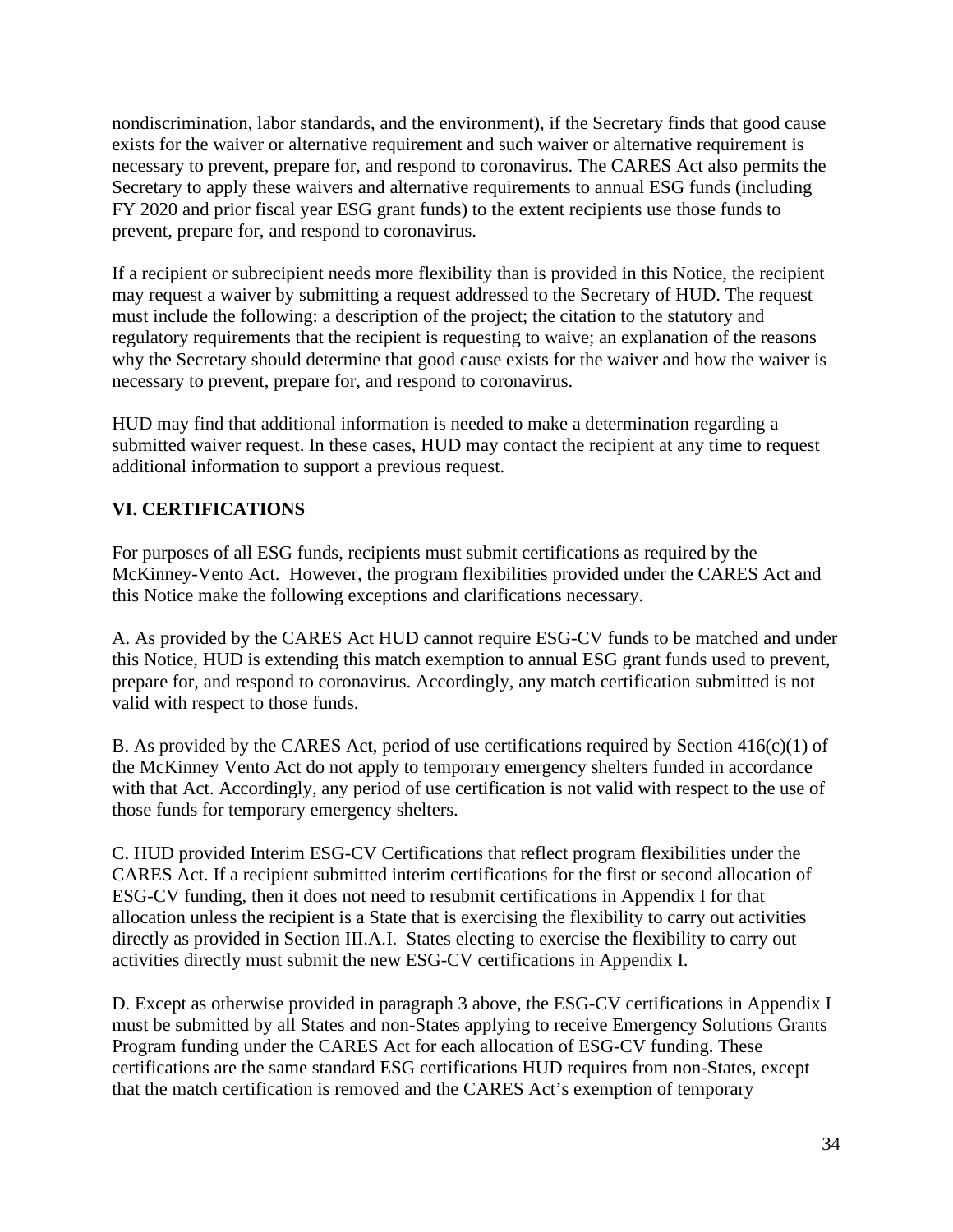emergency shelters is expressly stated in the "Major rehabilitation/conversion/renovation" and "Essential Services and Operating Costs."

### E. Annual ESG funds

1. *States.* The ESG certifications in Appendix II are required to be submitted for each annual ESG grant under which the State will exercise HUD's waiver allowing the State to carry out ESG activities directly in order to prevent, prepare for, or respond to coronavirus and are allowed but required to be submitted for each annual ESG grant under which the State will otherwise use its available funds to prevent, prepare for, or respond to coronavirus in accordance with the flexibilities and requirements established for ESG-CV funds. These certifications reflect the same standard ESG certifications HUD requires from non-States, except that the match certification is removed and the CARES Act's exemption of temporary emergency shelters is expressly stated in the "Major Rehabilitation/Conversion/Renovation" and "Essential Services and Operating Costs sections" For purposes of annual ESG funds that are not used to prevent, prepare for, or respond to coronavirus in accordance with flexibilities and requirements established for ESG-CV funds, however, these certifications cannot be used in place of the standard ESG certifications the recipient must submit for its annual ESG grants.

2.. *Non-States.* The ESG certifications in Appendix III are allowed, but not required to be submitted for each annual ESG grant under which an ESG recipient, other than a State, intends to use its available funds to prevent, prepare for, and respond to coronavirus in accordance with flexibilities and requirements established for ESG-CV funds. These certifications are the same standard ESG certifications HUD requires from non-States, except that the match certification is removed and the CARES Act's exemption of temporary emergency shelters is expressly stated in the "Major Rehabilitation/Conversion/Renovation" and "Essential Services and Operating Costs" sections. For purposes of annual ESG funds that are not used to prevent, prepare for, and respond to coronavirus in accordance with flexibilities and requirements established for ESG-CV funds, these certifications cannot be used in place of the standard ESG certifications the recipient must submit for its annual ESG grants.

# **VII. POLICY PRIORITIES**

This section, which includes policy priorities and reminders of existing program requirements, provides additional context regarding the waivers and alternative requirements granted above:

## A. Policy Priorities.

1. *Selecting Subrecipients.* ESG-CV funding will substantially increase many jurisdictions' ESG allocation. While necessary to shelter and house individuals and families experiencing and at risk of homelessness, this influx of funding may stress the capacity of existing ESG subrecipients. Therefore, recipients should consider funding organizations that have not traditionally received ESG funding. This may involve using already established criteria for selecting subrecipients. However, if a recipient changes its criteria for selecting subrecipients, it should consider criteria related to:

a. The organization's demonstrable history and familiarity with operating the type of activity for which it will receive funding (e.g., street outreach, emergency shelter);